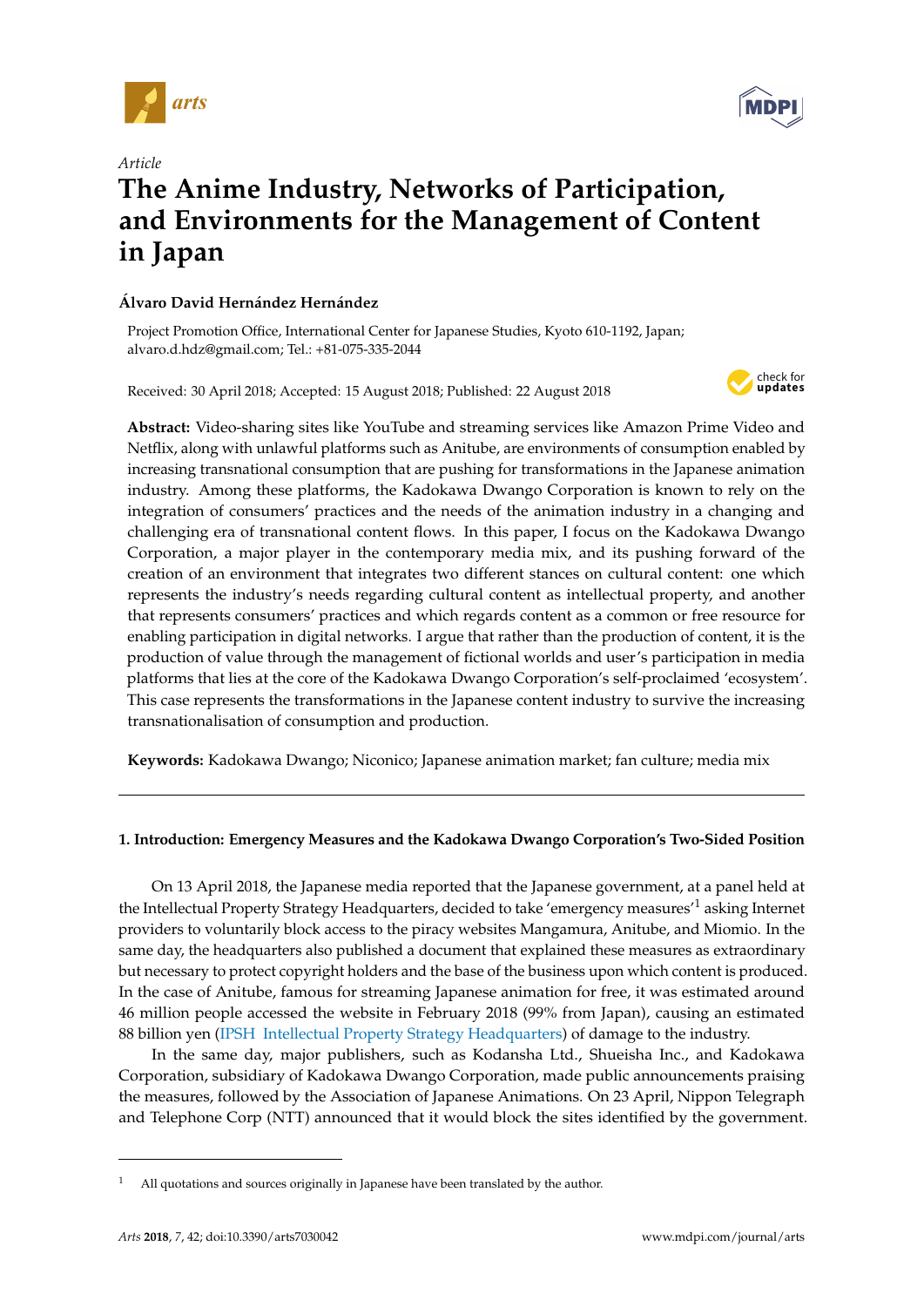This announcement came a day after legal experts and members of telecommunication companies in Tokyo discussed the hazards of the way in which 'emergency' measures like these, lacking proper legal provisions and public debate, allow the government to arbitrarily block access to internet sites.<sup>2</sup>

The day following the NTT announcement, Nobuo Kawakami, president of Kadokawa Dwango Corporation, announced his support of the government decision as the only resource available due the current loophole in Japanese law against illegal foreign internet services that target Japanese consumers. However, as Kawakami states, his position on this issue is two-sided; one is from the point of view of a copyright-holding company, and the other from the perspective of a web service that 'should be worried about being the target of regulation' [\(Kawakami](#page-17-1) [2018\)](#page-17-1). In fact, besides Kadokawa Corporation, the other subsidiary of the Kadokawa Dwango Corporation is Dwoango Co., Ltd., the company that runs the video-sharing site Niconico (formerly Niconico Dōga). Niconico is a popular site in Japan, similar to YouTube, and closely related to Japanese anime and manga amateur and fan culture, where users are able to upload material that many have copyright issues. This gave Niconico a reputation of being 'a den of illegal videos' [\(Iijima](#page-17-2) [2017,](#page-17-2) p. 62) since its beginning, around 2007, fostering further efforts by the site to erase illegally uploaded content.

This series of events comes after the increasing massification and trans nationalisation of the Japanese content industry sector usually considered a subculture, the sector represented mainly by manga, animation, and tokusatsu films (mainly science fiction, horror, or fantasy films characterised by the use of special effects). The success of the films *Your Name*, *Shin Godzilla*, and *In This Corner of the World* in theatres in 2016 made it evident that this 'subculture' had transformed into mainstream culture [\(AJA](#page-16-0) [Association of Japanese Animation\)](#page-16-0). In addition, foreign platforms, such as Netflix and Amazon Prime Video, have been operating in Japan since 2015, and since 2017, Netflix has further been recognised as an important player in the Japanese animation production scene, when their collaboration with around 50 anime studios and related companies was announced [\(AJA](#page-16-0) [Association of Japanese Animation\)](#page-16-0). Thus, although, according to data from the Anime Industry Report 2017, streaming of digital content still constitutes only a small share of the market (2.4% in the broad sense<sup>3</sup> and 5.2% in a limited sense), significant transformation in the ways in which industrial actors and cultural policies regard digital content are already building the foundation for a system in which digital content is central.

This paper analyses the way in which Kadokawa Dwango Corporation addressed these transformations, responding to international trends as well as deeply domestic issues, such as the complicated relationship between the Japanese content industry, its long-running horizontal structure, and the networks of participation shaped by consumers, such as those in fan and amateur cultures. In this paper, I argue that Kadokawa Dwango Corporation's proclaimed 'two-sided position' can be described as rooted in an environment aimed at creating value based on the management of at least two forms of integration: the integration of fictional worlds and the integration of platforms. The first form of integration is built on the dynamics between property and commons, and the second form of integration, built upon the first one, points to the integration of users' activities into a closed environment comprising the combination, interplay, and management of several platforms. Thus, my aim is to show how these forms of integration respond to the conditions and practices of the Japanese anime industry, as well as fan and amateur cultures.

My analysis broadly covers 2010 to 2016. This is a period where the Japanese animation industry was in a continued depression and moved from its structural orientation toward home markets toward a marked market recovery, diversification, and an increasing adaptation to international driving forces. Besides industrial reports, relevant material published in magazines and newspapers, and previous

<sup>2</sup> Statement available from the following website: [https://www.nttdocomo.co.jp/info/news\\_release/2018/04/23\\_00.html](https://www.nttdocomo.co.jp/info/news_release/2018/04/23_00.html) (accessed on 27 April 2018).

<sup>&</sup>lt;sup>3</sup> The AJA defines the 'broad sense' of the Japanese animation market as 'based on estimated sales in animation and animation-related markets' [\(AJA](#page-16-1) [Association of Japanese Animation,](#page-16-1) p. 2).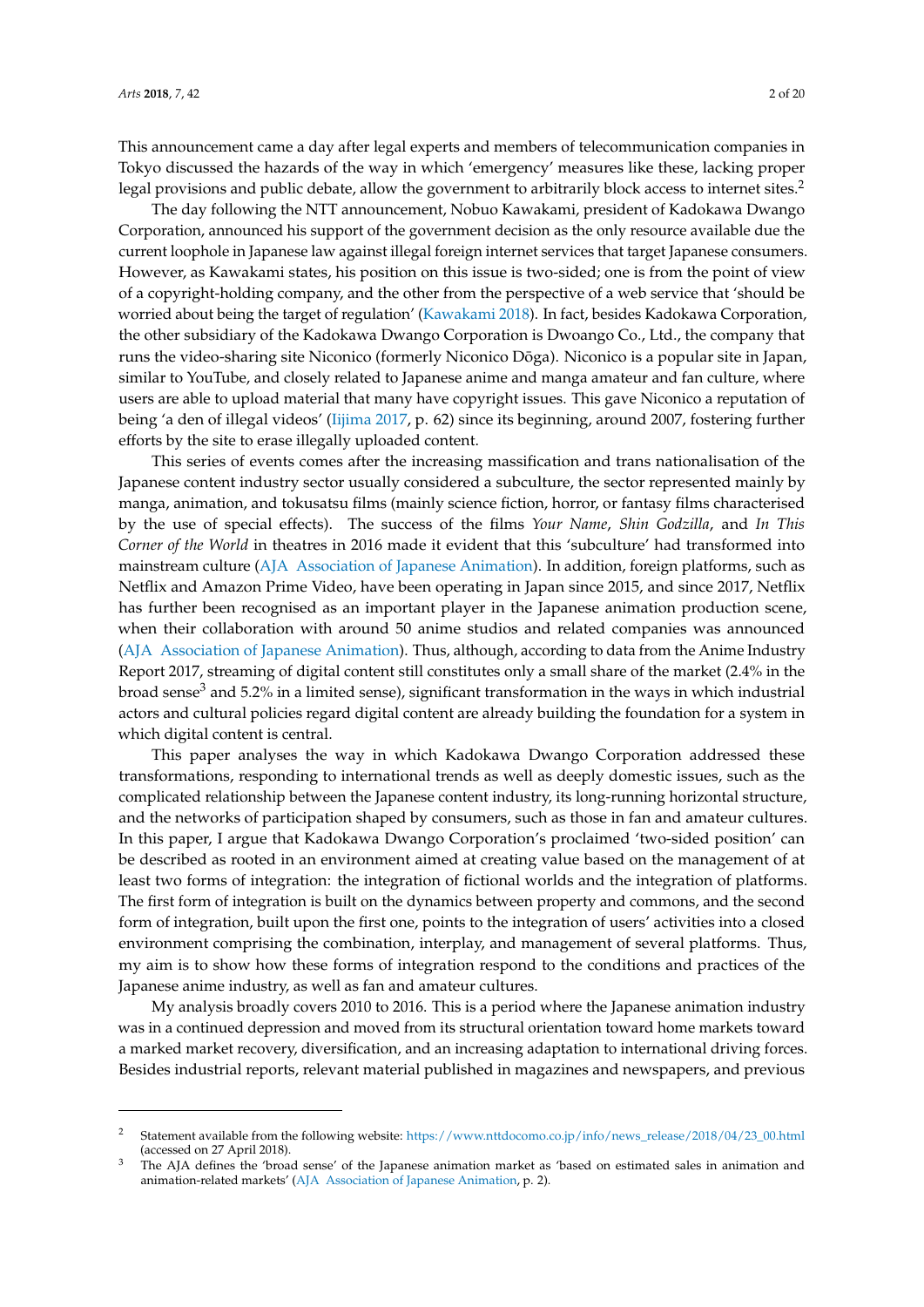research on the subject, I based my analysis on the fieldwork and interviews I conducted between 2014 and 2015 in Japan, as part of my Ph.D. research on the Japanese animation content industry and its amateur and fan culture [\(Hern](#page-17-3)ández [2016\)](#page-17-3).

#### **2. Theoretical Framework: Economy of Participation in Informational Networks**

The cases analysed in this paper exemplify the transformations of consumer culture and industrial practices that the Internet as an increasingly socially interactive media continues to bring about. Much research focusing on the participatory features of new Internet platforms has been done, in particular after the emergence of the Web 2.0, through terms such as user-generated content (UGC), referring to the content produced by media platforms users as amateur videos, or consumer-generated media (CGM), referring to media like YouTube, shaped mostly by user-generated content (see for example [Gillespie](#page-16-2) [2010;](#page-16-2) [Kozinets et al.](#page-18-0) [2008;](#page-18-0) [Snickars and Vonderau](#page-18-1) [2009;](#page-18-1) [Kim](#page-17-4) [2012\)](#page-17-4).

Previous literature related to the keywords of 'participatory culture' [\(Jenkins](#page-17-5) [2006a,](#page-17-5) [2006b;](#page-17-6) [Delwiche and Henderson](#page-16-3) [2013\)](#page-16-3) and 'collective intelligence' (Lé[vy](#page-18-2) [2013\)](#page-18-2), or the work of Lawrence [Lessig](#page-18-3) [\(2004,](#page-18-3) [2006\)](#page-18-4), on intellectual property, has shown how the productivity of engaged media users, such as fan communities or the open-source movement, are transforming our ways to relating to media on the basis of collaboration and shared interests, goals, and resources. Scholars such as [Von Hippel and von Krogh](#page-19-0) [\(2006\)](#page-19-0), focusing on the open-source movement, have also argued for the positive effect that freely revealing findings and transforming proprietary information into public domain may have for industries, fostering innovation at low costs while the protection of information may be rather expensive [\(Von Hippel and von Krogh](#page-19-0) [2006\)](#page-19-0).

In contrast, authors such as Tiziana [Terranova](#page-18-5) [\(2000,](#page-18-5) [2004\)](#page-19-1) have argued that the Internet relies on networks of immaterial unpaid labour, fuelling a prolific strain of criticism on the exploitation behind audiences' productivity. For instance, [Andrejevic](#page-16-4) [\(2009\)](#page-16-4) seeks to develop a 'theory of exploitation for the interactive era' (p. 406) focusing on the transformation of YouTube into a profit-making structure, where the industry seeks to capitalise on 'user-generated data' (p. 406) and the information generated by users' interaction with its platform. As he concludes, content providers 'want the use-generated data without the user-generated content' (p. 421). In a similar vein, Fuchs, based on the premise that knowledge is in essence a public good and its production is inherently social and cooperative [\(Fuchs](#page-16-5) [2009,](#page-16-5) p. 77), argues that in a commodified Internet economy, consumers' productivity and participation means 'the total commodification of human creativity' [\(Fuchs](#page-16-5) [2009,](#page-16-5) p. 82).

Marc Steinberg focuses on the Kadokawa Dwango Corporation to criticise Google, Amazon, and Apple's 'platform imperialism', casting a more positive light on the potentials of media platforms. He characterises Internet commercial platforms as self-enclosed ecosystems where content is delivered and points out how a few companies are positioning themselves as the only content distributors, eliminating the possibility of amateur content generation [\(Steinberg](#page-18-6) [2017\)](#page-18-6). In contrast, he focuses on the video-sharing site Niconico and its capacity to sustain the 'communities, cultures, and practices that form around media mix projects' [\(Steinberg](#page-18-6) [2017,](#page-18-6) p. 99). As Steinberg explains, the Japanese term 'media mix' is a 'popular, widely used term for the cross-media serialisation and circulation of entertainment franchises' [\(Steinberg](#page-18-7) [2012,](#page-18-7) p. viii). Niconico differs from YouTube as its interface allows users to transform and generate content, fostering subcultural and local networks that may also further develop new forms of the media mix [\(Steinberg](#page-18-6) [2017,](#page-18-6) p. 105).

From a broader perspective on Japanese media culture, [Steinberg](#page-18-7) [\(2012,](#page-18-7) [2015\)](#page-18-8) has stressed the central role played by Kadokawa in the development of the media mix system. Following Steinberg, the character merchandising developed since the beginning of the 1960s around the manga and later animation character Tetsuwan Atomu can be regarded as crucial in the development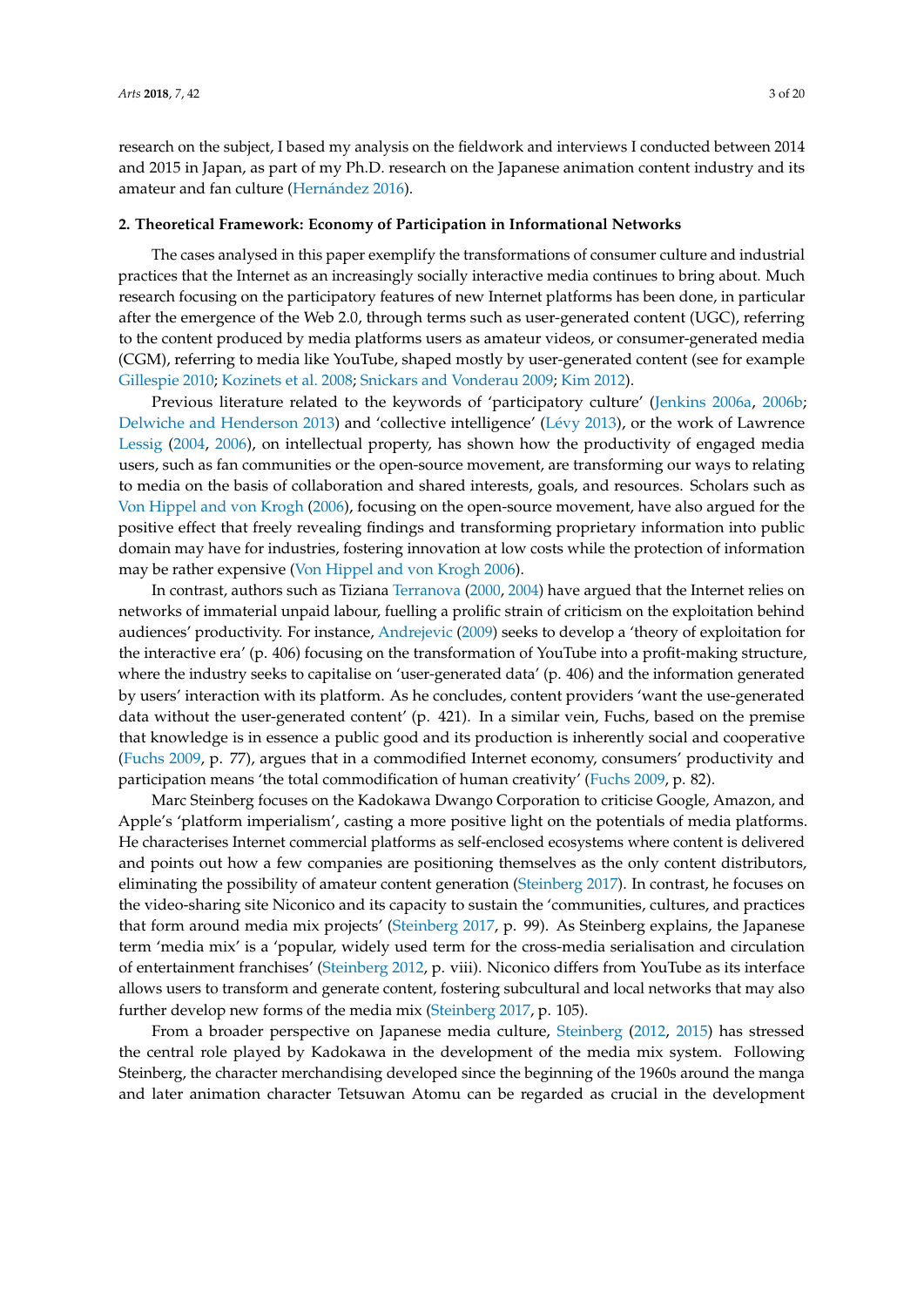of the 'transmedia connectivity' that lies behind the media mix [\(Steinberg](#page-18-7) [2012\)](#page-18-7).<sup>4</sup> This system underwent further development by Kadokawa Pictures, led by Kadokawa Haruki around the 1970s [\(Steinberg](#page-18-7) [2012,](#page-18-7) p. 149; [Odagiri](#page-18-9) [2010\)](#page-18-9).

In this paper, I depart from these perspectives, and in particular, [Steinberg](#page-18-7) [\(2012,](#page-18-7) [2015,](#page-18-8) [2017\)](#page-18-6)'s seminal work on Kadokawa and Niconico, to outline the environment for the management of content that the Kadokawa Dwango Corporation represents while paying particular attention to the industrial practices of the Japanese animation content industry and its relation to animation fan and amateur cultures in Japan.

Although the business models represented by the animation industry and Niconico are contrasting to a large extent, they are inevitably connected in everyday consumption. Moreover, consumers, producers, and content copyright holders have forged a huge grey zone [\(Hiragi et al.](#page-17-7) [2014\)](#page-17-7) of informal agreements, based on the linkage between these models. Thus, in this paper I argue that it is the formal integration of these diverging models that lies at the base of the environment pursued by the Kadokawa Dwango Corporation. This formal integration is what allows the creation of value and the management of content and platforms for participation. The 2014 merger of Kadokawa Corporation, a platform for the management of intellectual property, and Dwango Corporation, a platform for the management of users' activities and UGC, is evidence of this.

# **3. The Cool Revolution and Surviving Transnationalisation**

In his book *The Age of the Cloud and the 'Cool Revolution'* (2010), Tsuguhiko Kadokawa focuses on information technology, its role in transforming the nature of the production and management of content, and the ways in which audiences engage with it. At the time of the book's publication, he was the CEO of Kadokawa Group Holdings, which is now under the name Kadokawa Corporation, a subsidiary of Kadokawa Dwango Corporation, established after a merger between Kadokawa Corporation and Dwango Co., Ltd. on 1 October 2014. In his book, Tsuguhiko Kadokawa focused on the transformative effects that companies like Google, Apple, and Amazon have on the relationship between hardware, software, and the connection of content and services enabled by the use of information networks and cloud technology. The purpose of this book becomes evident in the title of his subsequent book, *A Copyright Law That is Not Defeated by Google and Apple* [\(Kadokawa](#page-17-8) [2013\)](#page-17-8). Kadokawa was calling with urgency for transformation and the construction of a particular system (an 'ecosystem') before the race for control of the management of digital content—which had already brought about radical changes in the nature of digital content and its production, consumption, and management—is lost. To this end, in 2010, Kadokawa addressed the situation faced by the content business in Japan with a compelling metaphor. For him, the Japanese content industry's attitude toward overseas innovations was similar to feudal Japan's self-imposed isolation. In that context, the video-sharing website YouTube, which has emerged from what he calls 'the globalisation of knowledge and information'<sup>5</sup> [\(Kadokawa](#page-17-10) [2010,](#page-17-9) p. 58), and more recently Netflix (Kadokawa [2017,](#page-17-10) p. 157), are like the Black Ships that arrived in Japan at the end of the Edo Period.

The metaphor of the Black Ships conveys a feeling present in the Japanese content industry since those days, and it is linked to the conflictive atmosphere that still surrounds the Cool Japan policies as well. Some of the tension between the Cool Japan policies and the animation industry has its origin in the complicated relationship between the orientation toward the overseas market that the Cool Japan strategy—a set of cultural policies and initiatives carried out by governmental and civil organisations—encourages and the relatively inward orientation of the Japanese industry, which has a

<sup>4</sup> For instance, Steinberg detailed how, although Akado is commonly regarded in Japan as the origin of the media mix, the image of Atomu provided the consistency necessary to develop connections between several media. See [\(Steinberg](#page-18-7) [2012,](#page-18-7) pp. 70–80).

<sup>5</sup> With this term, Tsuguhiko Kadokawa makes reference to the digitalisation of information and knowledge and its spread through the internet.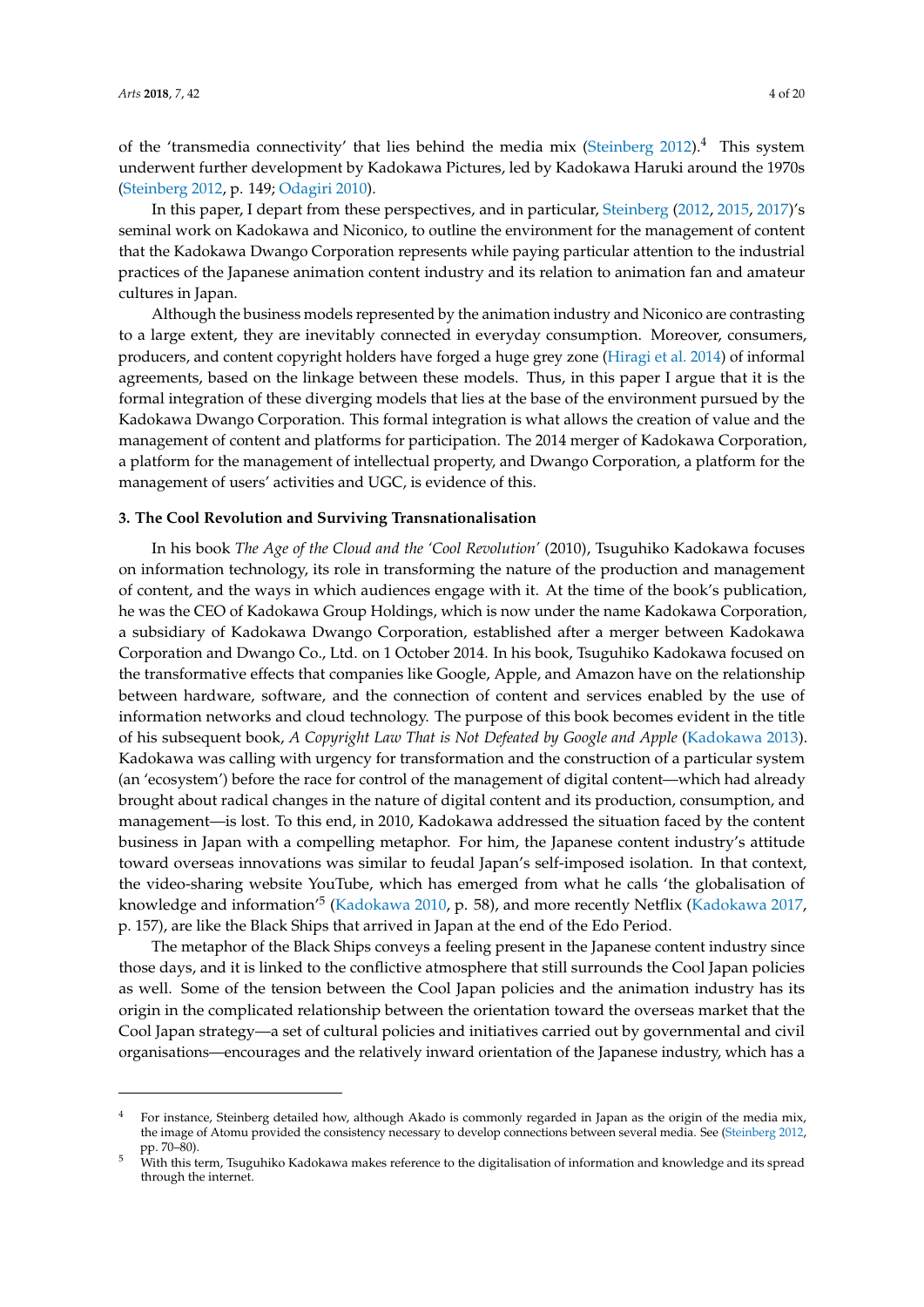strong focus on the domestic market. In this context, Tsuguhiko Kadokawa's metaphor is compelling. As he states, the stance of feudal Japan toward the Black Ships is similar to the stance of content copyright holders and broadcasting companies toward YouTube. They trusted that geopolitics would keep their business area safe, but the worldwide influence of YouTube and more recently Netflix proved they were wrong [\(Kadokawa](#page-17-9) [2010,](#page-17-9) [2017\)](#page-17-10).

Tsuguhiko Kadokawa's words are an interesting mix of several discourses found in the Cool Japan strategies and literature concerning information society and participatory culture. On the base of the globalisation of knowledge, Tsuguhiko Kadokawa regarded the 'Cool Revolution' as a revolution led by 'participating masses' [\(Kadokawa](#page-17-9) [2010,](#page-17-9) p. 128). These masses have clear goals, use media content based on their lifestyle (p. 128), and are actively engaged in the production of content (p. 113). In Kadokawa's analysis, praise for the democratisation of personal expression by means of the Internet is blended with his characterisation of business models such as that of Apple. For instance, Kadokawa describes the distribution of content through platforms built on specific hardware or terminals that has characterised Apple's business model as a mixture of software and hardware, from which emerges a hybrid business model, shaped by a network of content distribution within a closed system administrated by a single company (in this case, Apple). Within this system, the masses are the receivers as well as the senders of messages; they become active producers of content and participants in a huge space of information where the amount of this information becomes the key to generating value (p. 113).

The protagonists of this 'cool revolution' are the masses. As Kadokawa states, the winning business model of this revolution will be that which coordinates the whole, the model that can satisfy users by offering them a fascinating experience (p. 129). In his view of what he regards as the 'last stage of the cool revolution', 'a unified or integrated 'store' that provides everything will appear' (p. 129). Kadokawa's stress on the role of participative audiences, the integration of production, distribution and consumption, and the emphasis on offering a fascinating experience to users is central for characterizing his standpoint toward the 'cool revolution', as opposed to the overall perspective shared by the Japanese content industry around 2010.

## **4. The Japanese Animation Industry: Producing Value from Intellectual Property Management**

Some of the important changes in the Japanese animation industry in the last decade are concerned with the influence of public cultural policies, such as the Cool Japan strategies, which promote local products or Japanese goods and services overseas by appealing to consumer sensibility through the branding of national or local culture [\(Mihara](#page-18-10) [2013,](#page-18-10) [2014;](#page-18-11) [METI](#page-18-12) [2014\)](#page-18-12). Among areas like fashion, food, advertising, or tourism, and in particular animation and manga, the promotion of content is one of the most featured elements. The inauguration of the Strategic Council of Intellectual Property in February 2002 and the announcement of the Intellectual Property Basic Act<sup>6</sup> in December of the same year were the frameworks upon which this set of cultural policies was built. As [Arai](#page-16-6) [\(2005\)](#page-16-6) describes, the Intellectual Property Strategies fostered in Japan since 2002 aim to achieve a 'knowledge-integrated' industrial structure, rather than 'labour-integrated' one [\(Arai](#page-16-6) [2005,](#page-16-6) p. 5) and transform Japan into an 'intellectual property-based nation' (p. 5). Among the measures that aimed to foster an 'intellectual creation cycle' (p. 10), the promotion of content businesses became key to reviving the Japanese economy (p. 10).

The Cool Japan discourse commonly stresses the success and popularity of Japanese animation in foreign markets, as is the case in the speech titled 'Towards New Growth' by former Prime Minister  $(2008$  to 2009) Tarō Asō, in which he highlighted the popularity of Japanese animation, games, and fashion (Asō [2009\)](#page-16-7). Following the same line, Tsuguhiko Kadokawa focuses on the *otaku* as a way

<sup>6</sup> 'Chiteki zaisan kihon-hō' as in the Japanese original. English translation as in the Japanese Law Translation Database System, Ministry of Justice, Japan. <http://www.japaneselawtranslation.go.jp/> (accessed on 30 April 2018).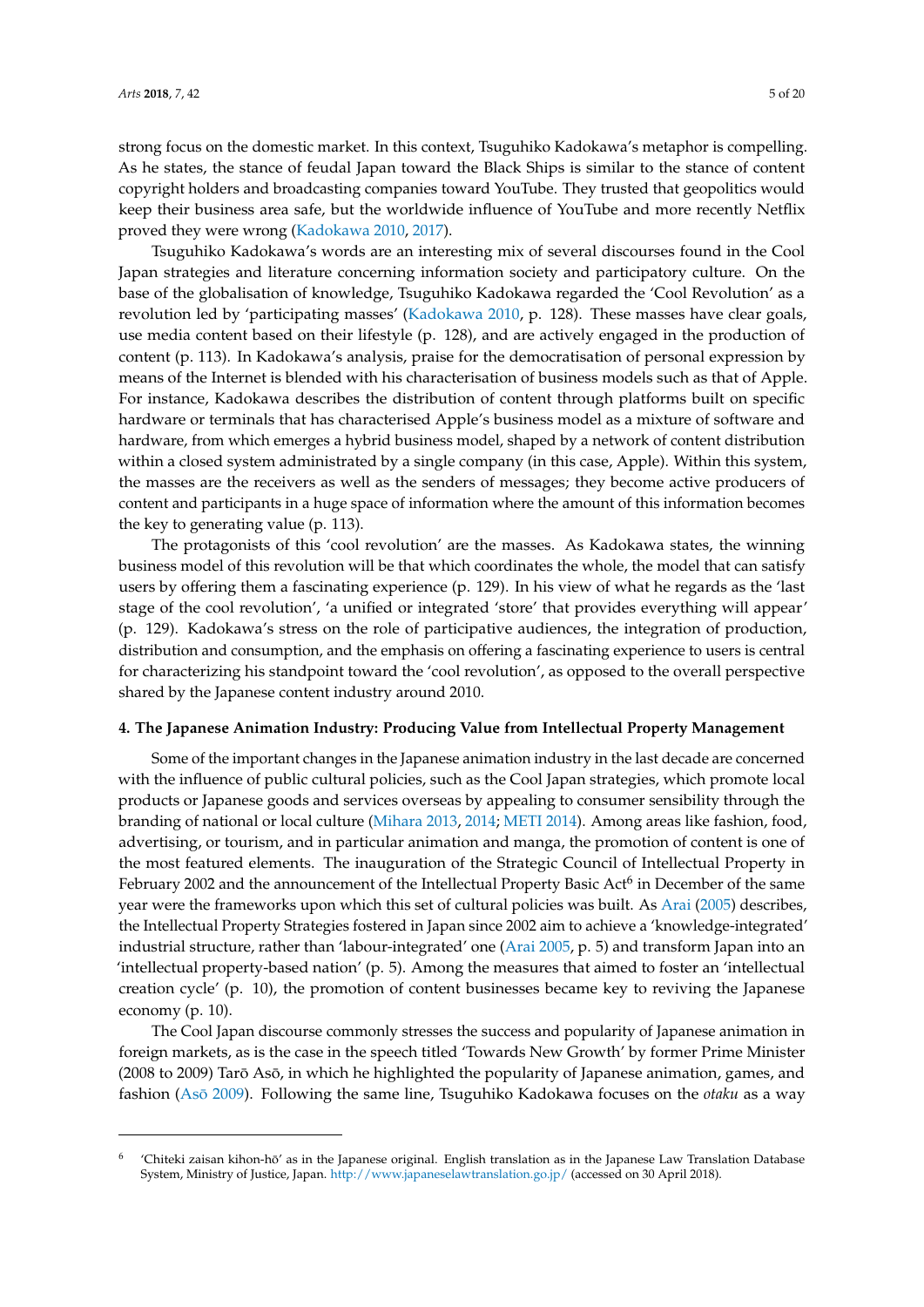to stimulate the Japanese economy, emphasising the spread and popularity of Japanese animation [\(Kadokawa](#page-17-9) [2010\)](#page-17-9).

However, in 2009 the Japanese animation industry was still far from being the cultural superpower that the Cool Japan policies seek to promote. There was not only a significant disproportion between the widespread popularity of Japanese animation and monetary profit in overseas markets, as Mihara has pointed out [\(Mihara](#page-18-11) [2014\)](#page-18-11). There was also, above all, a fragile and mostly domestically oriented industry in a perpetual financial struggle. This is the industry that formed the backdrop for Tsuguhiko Kadokawa's comparison of the closed attitude of Japanese content copyright holders toward YouTube with the closed attitude of feudal Japan. At the end of 2010, this industry was experiencing a period of continued market depression that generated a feeling of crisis.

#### *4.1. The Markets*

According to the most recent version of anime industry data published by The Association of Japanese Animations [\(AJA](#page-16-1) [Association of Japanese Animation\)](#page-16-1), a general estimation of the 'Japanese animation market in a limited sense<sup>7</sup> shows an increase between the years 2002 to 2005 (from 136.6 billion yen to 223.2 billion yen) and a fall from 2006 to 2009 (to 145.7 billion yen in 2009). The data shows a sustained recovery from 2010 onward, showing a market size of 230.1 billion yen in 2016, surpassing the market size of 2005 for first time [\(AJA](#page-16-0) [Association of Japanese Animation\)](#page-16-0).

In addition to income from television broadcast stations, the areas analysed include revenues from several categories such as movies and theatres, videos, distribution via the internet, merchandising and sales of related products, music, overseas markets, and pachinko machines. From these categories, income from television remains the highest, around the 29% on average from 2002 to 2014. $^8$  In the same period, the other principal sources of income for animation studios are indicated by the average percentages of income for merchandise (16%), videos (14%), and movies and theatres (11%). About 12% of the income, on average, in the same period came from overseas markets. In comparison, data from 2016 shows a decrease in television (28.6%), merchandise (13.2%), and video (5.4%), the same figure for theatres (11%), and an important growth for income from overseas markets (19.2%) [\(AJA](#page-16-0) [Association of Japanese Animation\)](#page-16-0).

The financial depression from 2006 to 2009 frames the concerns of Tsuguhiko Kadokawa over the expansion of websites such as YouTube. In 2006, overseas markets amounted to 31.2 billion yen compared to 19.5 billion in 2014. Likewise, the domestic video market fell from 37.3 billion yen in 2006 to 16.1 billion yen in 2014. However, in contrast to the general reaction from the industry, Kadokawa's primary concern was not about the losses imputable to piracy and illegal uploading of content by users on YouTube or similar platforms. Rather, he was concerned about losing distribution channels to Internet companies located in the United States, as well as the increasing dependence on storage or cloud services monopolised by companies such as Amazon, Apple, and Google. Based on these conditions, he states that Japanese content industries will lose the 'chance to produce and reproduce new value' [\(Kadokawa](#page-17-9) [2010,](#page-17-9) p. 189).

These concerns are linked to the structure that supports the production and creation of value within the Japanese animation industry. As the above market figures show, the Japanese animation market is composed of different media. This fragmentation of the market and the industries at play is crucial for understanding the different stances of the industries involved in the animation market and their stances toward intellectual property within a general system of production, distribution, and merchandising.

<sup>7</sup> As the AJA report defines it, this is the 'market size based on the estimated sales revenues of all domestic commercial animation studios' [\(AJA](#page-16-1) [Association of Japanese Animation,](#page-16-1) p. 2).

All percentages are calculated by the author on the basis of AJA data from 2017 [\(AJA](#page-16-0) [Association of Japanese Animation\)](#page-16-0).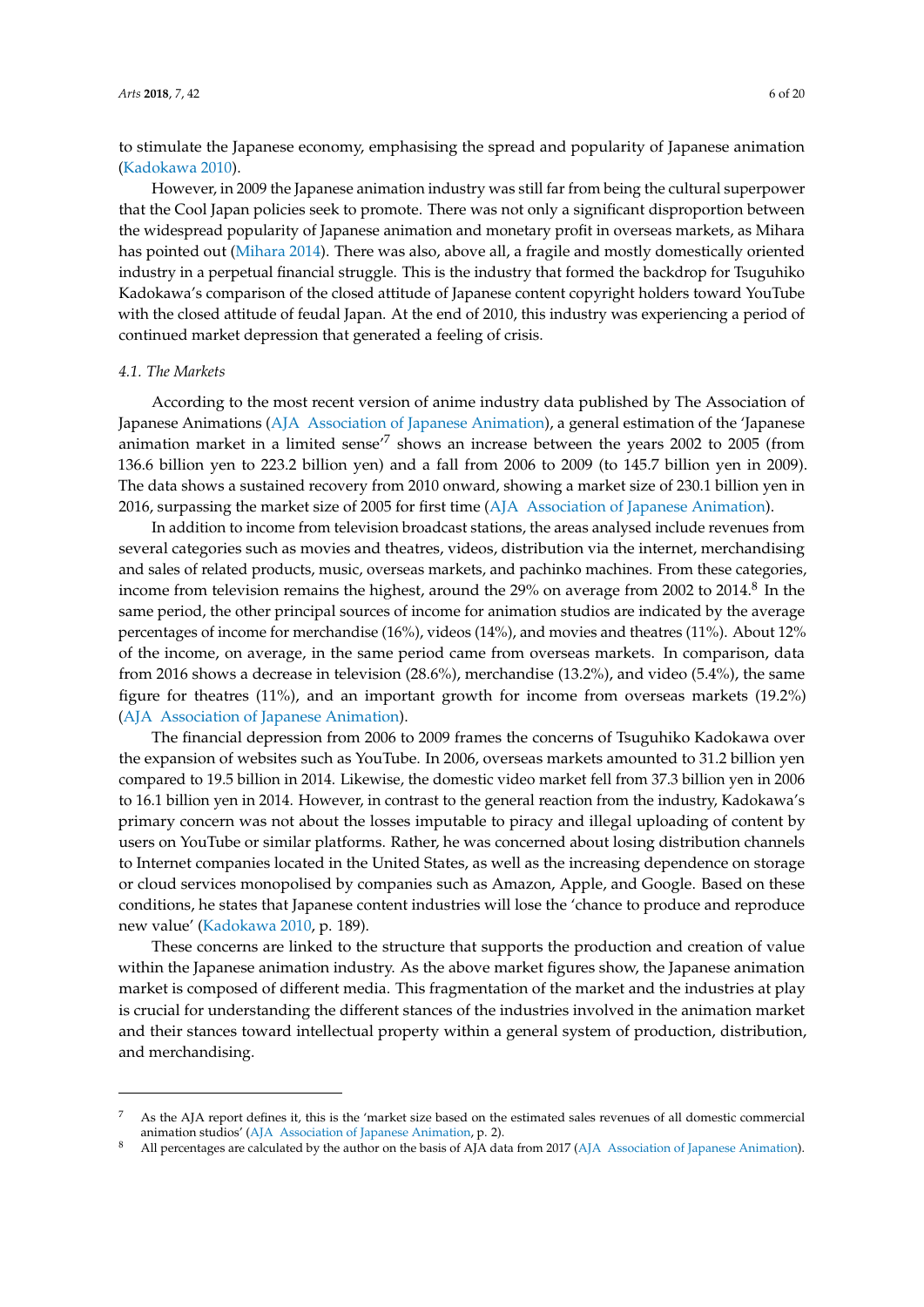In all cases, the income from the market of anime broadcasting on television, which is usually the starting point in the process of television anime production, is usually not enough to finance the costs of production. As such, the dependence on secondary uses of the original work is necessary, as is the sale of DVDs or the commercialisation of licenses in order to obtain profits. However, in most cases, a large percentage of the copyright is held by the television station companies, making it difficult for anime companies to directly exploit secondary use of the work. This has led to a prolonged state of deficit in many animation production companies common until now [\(AJA](#page-16-0) [Association of Japanese](#page-16-0) [Animation;](#page-16-0) [Kanzawa](#page-17-11) [2007;](#page-17-11) [Aoki](#page-16-8) [2006;](#page-16-8) [Ishizaka](#page-17-12) [2005;](#page-17-12) Taniguchi and Asō [2010\)](#page-18-13).

The market for goods based on animation characters and licenses is one of the most lucrative areas related to the production of animation and represents one of the main incentives for sponsors. The huge gap between the size of the market in a broad sense (1630 billion yen in 2014) and the total of sales revenues for the animation studios (184.7 billion yen in 2014) clearly shows the importance of this area. As the AJA report points out, this gap is largely attributable to the leverage effect produced by 'animation-related business including character merchandising' [\(AJA](#page-16-1) [Association of Japanese Animation,](#page-16-1) p. 2). Hence, intellectual property management is essential for safeguarding the system that the anime industrial world has built up around the huge profits gained from character merchandising, and shapes the way in which animation is produced in Japan.

## *4.2. The Production System*

From a broad perspective, the general structure of the anime business has been composed of the relationship among three components: (1) the film or television companies that make a request for the production of content; (2) the anime production company that directly receives the request; and (3) a large number of subcontracting companies that specialise in different steps of the production process. In this system, the television companies are primarily at a higher position, while the anime production companies play a subordinate role [\(Ishizaka](#page-17-12) [2005;](#page-17-12) Taniguchi and Asō [2010\)](#page-18-13). Other related industries that have an important role are the sponsors who provide the initial investment to the television station, the toy makers who manufacture and sell character-related goods, the advertising agencies, and the video packaging companies that sell DVDs, among others.

Overall, the production system used to include the coordinated work of many different companies, most of them being rather small [\(Ishizaka](#page-17-12) [2005\)](#page-17-12). This is a tendency that only began to show signals of change after 2016 [\(AJA](#page-16-0) [Association of Japanese Animation\)](#page-16-0). In 2005 for instance, Ishizaka estimated there to be approximately 440 anime studios or producers, around 70% of which had fewer than 30 employees, and about 42% of which could be considered one-person companies (ibid).

Production work is commonly carried out in the following way: first, the anime production company receives the original commission from the television station. The work requested can be the production of a full show, part of a show, or a collaboration between the television station and the anime company. In each of these cases, the television stations usually retain the biggest percentage of the copyright [\(Ishizaka](#page-17-12) [2005;](#page-17-12) Taniguchi and Asō [2010\)](#page-18-13). Once the anime production company receives the commission, the work is divided and entrusted to many subcontracting companies that specialise in different steps of the production.

Among the sponsors of the television station are the DVD producers and video game and toy makers. In most cases, they own the rights of commercialisation, receiving their profit from the sales of products and licensed goods. However, since the budget given to the anime production companies in almost all cases is not enough to cover the cost of production, such production companies usually rely on secondary use of the product, through the sale of licenses, to obtain profit. Therefore, in many cases the animation is only considered as a means to sell goods, such as toys featuring characters from the animated series. The main concern regarding the working conditions for creative workers here is that because of the unequal power relations between the anime production companies, television stations, and sponsors, in addition to restrictions on copyright, the anime companies, animators, and creative workers are in many cases excluded from the profits. Consequently, not only the protection of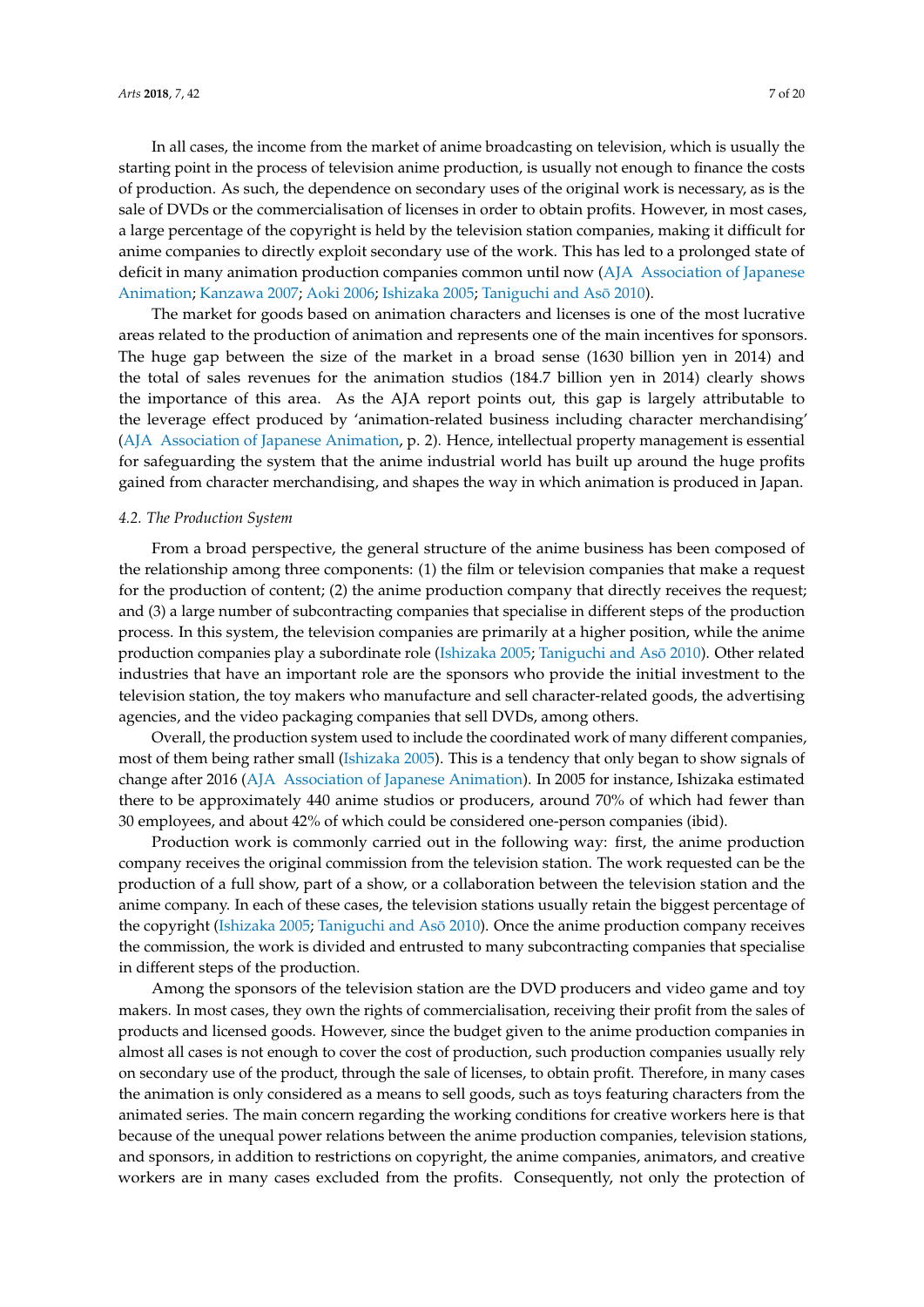intellectual property but also its proper management is a significant issue in the Japanese animation content industry.

As Taniguchi and  $As\bar{o}$  [\(2010\)](#page-18-13) remark, the production committee system enables partial resolution of some of these problems. This system of production, which first appeared in the 1980s in the film industry, has become increasingly popular in the anime industry since the 1990s [\(Tanaka](#page-18-14) [2009\)](#page-18-14); by 2010 nearly 80% of animation was produced following this system (Taniguchi and Asō [2010\)](#page-18-13). It is worth noting that, as [Steinberg](#page-18-8) [\(2015\)](#page-18-8) has pointed out, this system was actively pushed by Kadokawa.

## *4.3. The Production Comittee System: A Horizontally Fragmented Structure*

The production committee system allows many companies to contribute to the production budget and distributes the copyright in proportion to the amount of investment. Through this system, small anime production companies, which are unable to afford a sizable investment, can also participate—albeit on a smaller scale—in the secondary market of animation alongside the sponsors and television stations. However, animation producer Hiroaki Inoue, former executive vice-president of Studio Gainax and producer of several anime since the 1980s, explains that the production committee system has many problems that have resulted in a need for the integration of current and former production practices.<sup>9</sup>

One of the difficulties identified by Inoue is the fragmentation of responsibility across several parties for the management and conclusion of a single project. As he states, such a situation results in nobody taking responsibility. Here, the critical issue to consider, as Inoue points out, is that nobody owns the product in its totality. This situation can cause several complications, such as the restriction of license sales to overseas markets and the worsening of the position in power relations between companies related to content production in comparison to advertising companies. For Inoue, the former is due to the impossibility of animation companies owning their product's intellectual property, remaining manufacturers above all else. In comparison, television companies and advertising companies, as well as toy makers and other goods producers, can gain revenue from other sources. In this regard, an example is the character Hello Kitty, whose intellectual property is wholly owned by the company Sanrio. This is the kind of model that, in Inoue's view, may help the Japanese animation industry survive the fragmentation of markets and production.

In sharp contrast, for [Tanaka](#page-18-14) [\(2009\)](#page-18-14), the production committee system is a major strength of the Japanese animation industry. Tanaka defines this system as 'horizontally dispersed' in opposition to the system in the United States, which is 'horizontally integrated' [\(Tanaka](#page-18-14) [2009\)](#page-18-14). The Walt Disney Company is the best example of the US system where a single, large company monopolises the rights. This system ensures full receipt of the profits but also presents a greater risk—in terms of bearing the costs of unsuccessful productions—and may obstruct the use of the content on different platforms and media.

On the contrary, the horizontally dispersed Japanese system, as Tanaka explains, consists of many small companies that share the production and the content. Under this system, it is easier to allow the secondary use of the same content and to develop franchises in different media and to adapt the original content (mostly narrative worlds and characters) in a range of new derivative content, and as such, develop the license business and media mix [\(Tanaka](#page-18-14) [2009\)](#page-18-14).

The character business model, a licensing system that generates profit from the secondary use of successful characters, is also part of this model. It can be compared with the star system used by the filmmaking industry in Hollywood, with a growing emphasis since the 1990s on the charisma of characters, as in the case of Hello Kitty and Pokemon, as well as an emphasis on 'moe characters'

<sup>9</sup> Semi-structured interview conducted by the author with Inoue Hiroaki on 12 March 2015. One session, 120 min. The interview was conducted in Japanese and recorded at a coffee shop near Okayama Station, Okayama city, Okayama prefecture, Japan.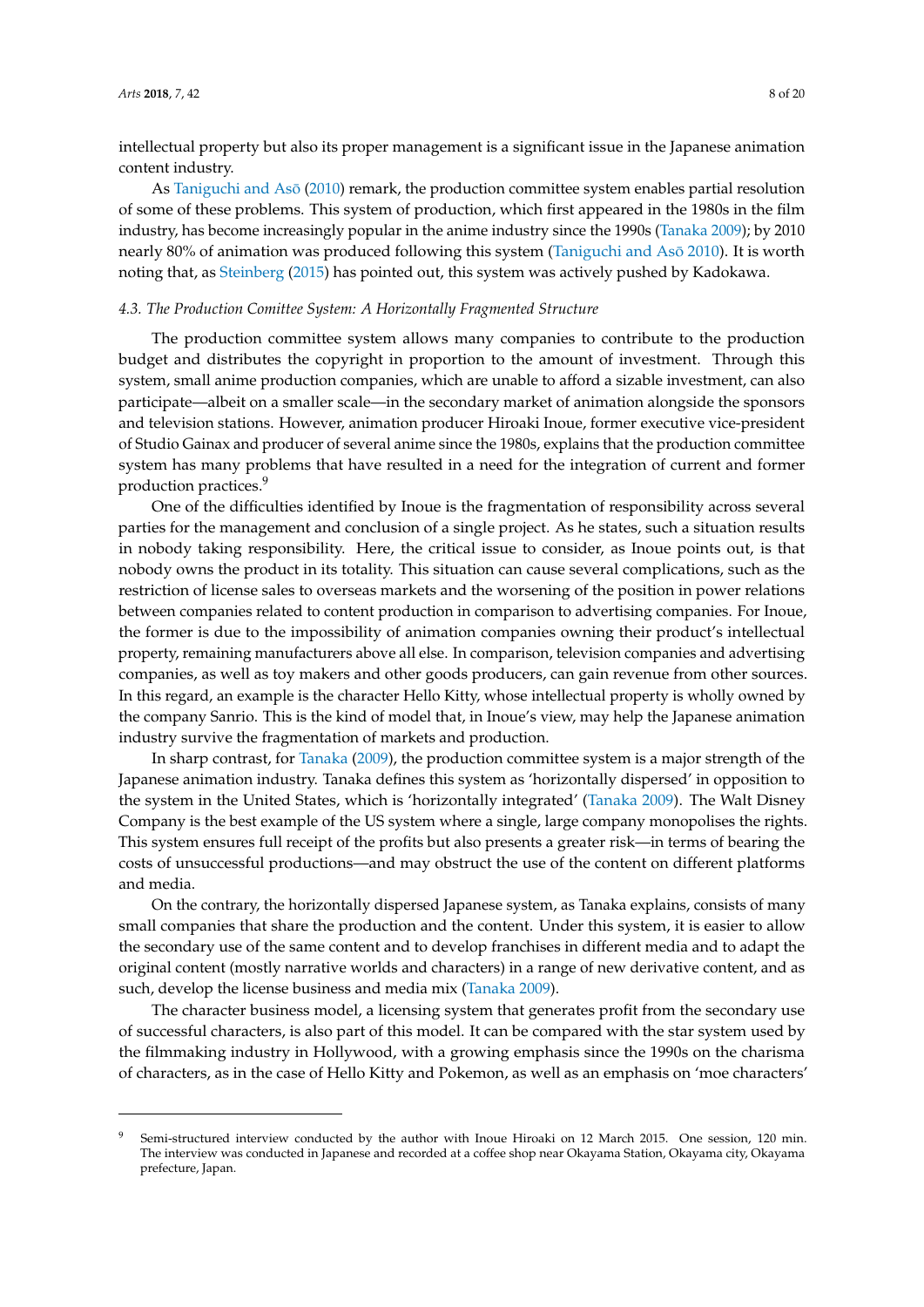(kyara moe), which followed the success of Neon Genesis Evangelion [\(Kanzawa](#page-17-11) [2007\)](#page-17-11). This trend has been reinforced in so-called 'midnight anime', a type of TV animation broadcasted mainly from 24 h to 26 h, produced primarily by a large number of small companies that were established in the period of financial success starting 2000 and ending with the short period of renewed TV animation success that occurred from 2005 to 2006<sup>10</sup> known as the 'anime bubble' (Taniguchi and Asō [2010,](#page-18-13) pp. 40–41; [TD](#page-18-15) [Teikoku Databank, LTD,](#page-18-15) p. 6).

The primary purpose of using of characters in marketing is to prompt consumption regardless of the nature of the merchandise to be consumed, or to act as an interface or communication tool between the customer and the seller or brand [\(Odagiri](#page-18-9) [2010;](#page-18-9) [Tsuji](#page-19-2) [2009\)](#page-19-2). In any case, the character is also intellectual property capable of generating profit for its creator or a third party. The licensing and merchandising systems are the mechanisms that link each specific media in which the character can be used. In the case of the content industry, as previously mentioned, the real profit from the content comes from its secondary use as opposed to its primary use. Licenses for merchandising and promotion will link the activities of the original licensor with other parties such as toy and merchandise makers, PR agencies or broadcasting companies, and distributors.

This production model also makes it possible to bear the high production risks that are common in cultural industries, giving dynamism and diversity to the industry and the content produced. However, the management and protection of the licenses becomes complicated, and this is, in many cases, a major obstacle in decision-making processes and in the promotion and expansion of licensed Japanese content in overseas markets [\(Sugiyama](#page-18-16) [2006;](#page-18-16) [Tanaka](#page-18-14) [2009\)](#page-18-14). As one representative of Aniplex Inc. explained in a session held for foreign companies at the event AnimeJapan in 2014,<sup>11</sup> each copyright holder has to give their agreement before the initialisation of commercialisation or the sale of broadcast licenses abroad. This process can significantly delay the distribution of licensed content in overseas markets.<sup>12</sup>

#### *4.4. Pushing for Transformation*

Since the domestic market for television animation has, in most cases, the most substantial economic impact on the anime industry, areas such as licenses and the character business in the domestic market, alongside the media mix, play a significant role, while areas such as overseas markets or streaming digital content remain small. The stable relationship between television companies, advertisers, toy makers, and anime companies, along with the amount of the revenue from broadcasting, have kept this horizontally fragmented structure of production and specialised use of various media working alongside the management of intellectual property as central elements in the production of content and monetised value.

However, some factors are also pushing Japanese copyright holders to approach overseas markets and change the actual structure of the industry. Besides the transformations brought about by information technology, the declining birth rate in Japan is also forcing Japanese content copyright holders to explore foreign markets [\(Koito](#page-17-13) [2014\)](#page-17-13). The way in which the Japanese videogame industry has positively faced the changes generated by information technology and built overseas markets offers a model of reference for the animation content industry [\(Koito](#page-17-13) [2014\)](#page-17-13)—a model that, as Masuda reports, is showing its influence in the animation industry since 2016 with the success of the free smartphone game application Fate/Grand Order and the participation of Aniplex Inc. in the area of social games [\(AJA](#page-16-0) [Association of Japanese Animation\)](#page-16-0).

 $10$  The period of the 'anime bubble' may differ depending on the year when the market contraction began. This year may vary between 2006 and 2007, depending on the categories which are included in the market analysis. For instance, according to HUMANMEDIA, this bubble period ended in 2007 [\(HUMANMEDIA Inc.](#page-17-14) [2011,](#page-17-14) p. 80).

 $^{11}\;$  Anime Japan, preopening event. 21 March 2014. Tokyo Big Sight, Tokyo, Japan.

<sup>&</sup>lt;sup>12</sup> It is possible to assume that for many stakeholders, in particular those from smaller content producers, copyright management in overseas markets is a too time consuming and risky endeavour to engage without any kind of intermediaries.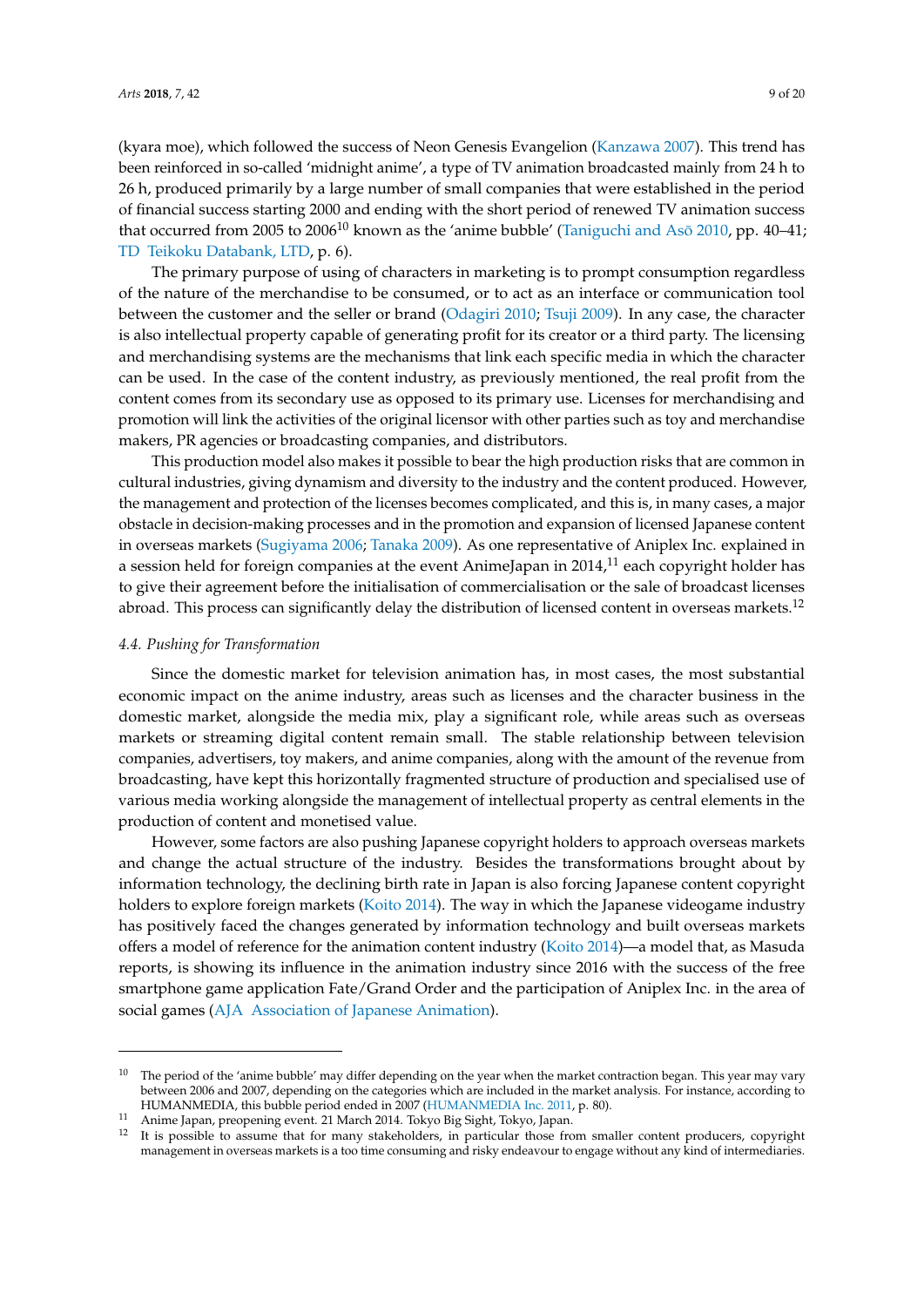It is noteworthy that the natural links between the game industry and the area of computer software, the development of platforms, and the view of consumers as active users of software is closely connected with the transformation of the audiences that websites like YouTube or Niconico are bringing to the production, as well as the social use of media texts such as books, manga, music, movies, or animation. These companies hold a significantly different approach to intellectual property management and ways of producing value that entails an important loss of control over content and an emphasis on the management of communities.

### **5. Losing Control and Creating Value: Participation in the Niconico Economy**

Niconico is a website that has been closely linked to manga and videogame fan communities in Japan since its launch. The first prototype of Niconico Doga (now Niconico) was launched in ¯ December 2006 by Niwango, Inc., a company devoted to Internet community sites and which is now part of the Kadokawa Dwango Corporation. The beta service was initiated on 15 January 2007 [\(SHD](#page-18-17) [Studio Hard Deluxe Co., Ltd.\)](#page-18-17) and, with the launch of the gamma version in March of that year, the upload service became available [\(Shiba](#page-18-18) [2014\)](#page-18-18).

After its launch, the site quickly became not only a video-sharing site but a place for play among internet enthusiasts and people associated with the Japanese amateur and fan culture. Niconico, along with YouTube, is a typical example of Web 2.0 and the new possibilities for 'collective intelligence' that its architecture enabled. One of the best examples of such possibilities was the proliferation of consumer-generated media (CGM) such as the MAD<sup>13</sup> videos—mashups composed mainly of parodies of fictional anime characters—on the site when it was launched.

Nobuo Kawakami, former president of Dwango and current CEO of Kadokawa Dwango, explains that at its beginning the site was filled with MAD videos 'and things with problems about copyright' [\(Kawakami](#page-17-15) [2014,](#page-17-15) p. 62). However, as Sugimoto Seiji, CEO of Niwango, Inc. points out, it is noteworthy that many MAD videos became original content [\(Shiba](#page-18-18) [2014,](#page-18-18) p. 119). The transformation of derivative creations such as the MAD videos into original content is key to understanding how a platform for sharing videos that jeopardise the protection of intellectual property has managed to find its place as a legitimate business model. Niconico has become a showcase for fan produced material and also distributes original content licensed by several content copyright holders, as is the case for some Japanese animation companies.

Derivative content is created from a base of fan mixing practices and the amateur culture, and its transformation into original content enables the possibility of further commercialisation. Expressed in a schematic way, in contrast to the model of the Japanese animation industry summarised above, what Niconico achieved in its first stage of development (mainly around 2007 and 2008) was the creation of value through relinquishing control over the production and use of content as intellectual property. This loss of control fostered the creation of value in a broader sense, that is, the creation of an environment of interaction filled with unconventional content, where both the environment and the content are regarded as valuable by a specific community of users.

### *5.1. Fan Networks, Communities, and Markets*

In addition to the illegal uploading of copyrighted material by users, the practice of editing and mixing new videos using formerly original content as raw material has been an important issue in the discussion of websites such as Niconico, YouTube, or Anitube, especially when these services grew quickly in popularity. However, the nature of Niconico is different to that of YouTube, and these two also differ greatly from Anitube. The organic relationship between Niconico and the amateur and fan communities that preceded it played an essential role in the early formation of Niconico and its current state. This website was in some degree the heir of the Japanese fan and amateur culture, which

 $13$  MAD stands for 'music anime dōga', a pseudo-anglicism where the Japanese word 'dōga' means video.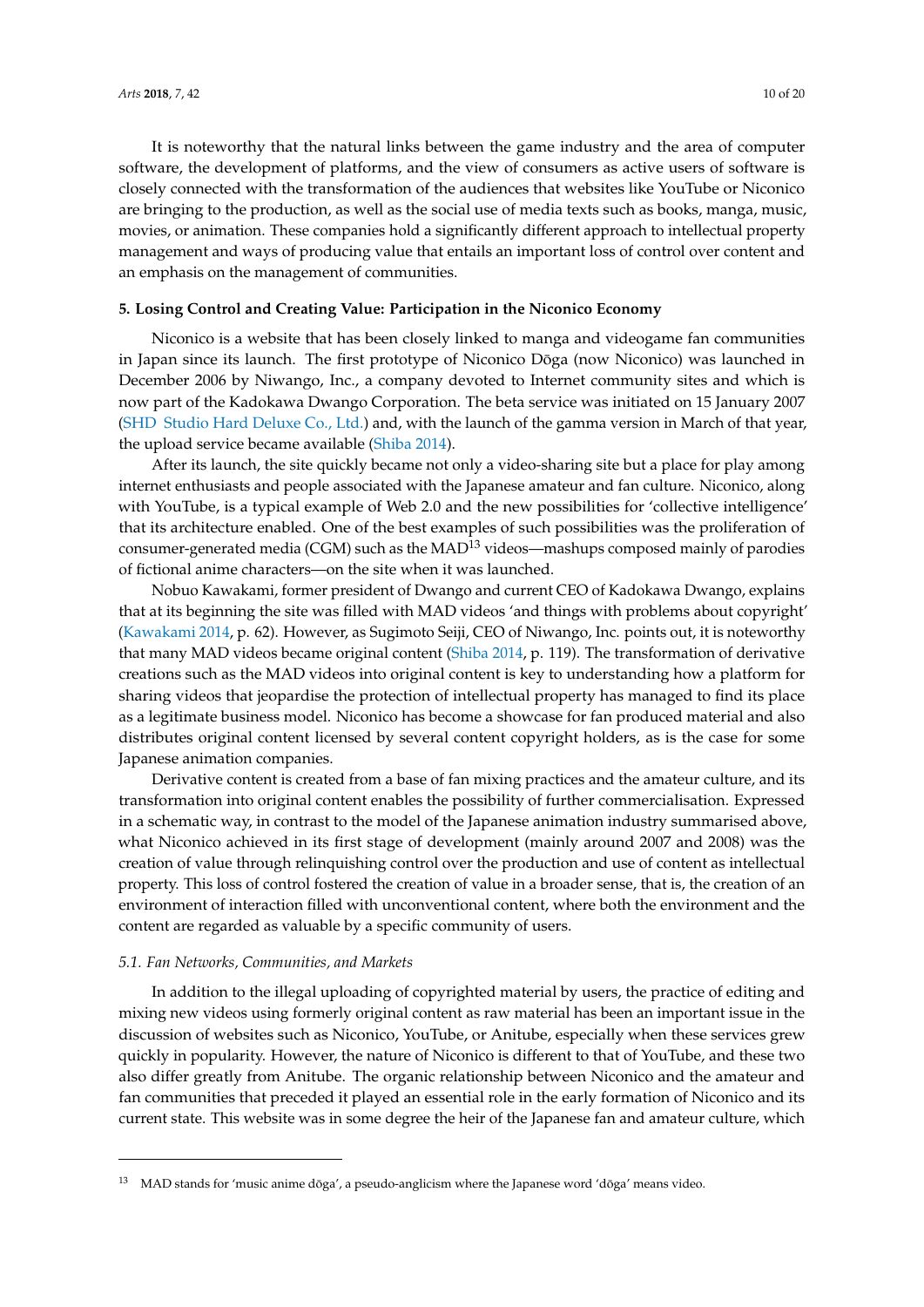is commonly thought to have originated in the 1970s and 1980s. This culture has at its core the amateur production of manga or derivative works and fan-constructed networks of distribution for these works. Fan creations are usually sold at events such as Comic Market, which is the most famous example of a significant amount of fan events that are held every month in Japan. Thus, these events are a display of the massive network of fan and amateur activities that spread all over Japan and overseas.

The organisation of these events, called 'dōjinshi sokubaikai', is similar to free markets where fans sell fan-made magazines, music, or software among other media texts. Many of the texts are parodies or derivative works that may borrow characters and elements from an original text, but tend to concentrate on characters or elements of popular animation shows, manga, or games. These works, also called secondary creations (ni-ji sōsaku), the network of fans and amateurs, and their practices of interaction and communication through the appropriation of media texts as public domain, were at the core of the effervescence that characterised Niconico at its beginning.

Although the massive fan culture in Japan feeds on the unlawful use of intellectual property, many content copyright holders recognise its importance. As Hiroyuki Nakagawa, patent attorney and head of the Nakagawa International Patent Office notices, the market value created has no relation to intellectual property rights [\(Nakagawa and Tomonori](#page-18-19) [2015,](#page-18-19) p. 11). In other words, as long as there is a market, anything can be an object of commodification. It is more common that the acknowledgment of something as intellectual property and its registration within the copyright system comes after the creation of value in the market. This process, which can be understood as an example of what has been called a 'second enclosure movement' [\(Klein et al.](#page-17-16) [2015\)](#page-17-16), is a central element to consider when we address the relationship between various media and the companies involved in the media mix system or the character business described above. Therefore, amateur and fan communities, as key players in the process of value creation, have shaped a symbiotic although informal and often conflicting relationship with the content industry.

#### *5.2. Architectures for Participation and Commons*

In his book *The Ecosystem of Architectures* (2008), Satoshi Hamano, a researcher of information society theory, focuses on the environment that links the user and the software through his use of the keyword 'architectures'. He analyses Google, blogs, 2Channel, Mixi, and Nico Nico Dōga, among other platforms, and regards the architectures that support these services as a type of power based on the management of environments. He stresses that these architectures render unnecessary the internalisation of values or ideas in order to support such structures [\(Hamano](#page-16-9) [2008,](#page-16-9) p. 21). In this respect, he takes a similar stance to that of authors, such as [Terranova](#page-19-1) [\(2004\)](#page-19-1), who have argued for the loss of centrality of meaning and rhetoric in power struggles in information networks. However, Hamano is rather optimistic about these architectures and the way in which they shape society.

Hamano argues that architectures like those of Niconico help consumers to produce new videos or works, as in the case of the MAD videos, by encouraging collaborative creations [\(Hamano](#page-16-9) [2008,](#page-16-9) [2012\)](#page-16-10). That is, he focuses on how fans or amateur creators share their works among themselves as 'commons' [\(Hamano](#page-16-9) [2008,](#page-16-9) pp. 99, 250). For Hamano, this is the base for producing a particular type of content which can no longer be regarded as conventional 'secondary creations' but as '*n*' creations [\(Hamano](#page-16-9) [2008,](#page-16-9) p. 249), that is the mix and remix of several secondary creations. As he stresses, this way of producing new cultural texts is different to the ways in which YouTube is used [\(Hamano](#page-16-9) [2008,](#page-16-9) p. 250).

For Hamano, the dynamic creativity behind Niconico and the MAD videos is based on a particular architecture of Niconico which he describes as a type of pseudo-synchronisation. One of the characteristics of Niconico is that its users can post messages in the video window. These messages are displayed in front of the video at the minute and second that the user posted them. Each user can add messages separately, and when the video is reproduced, these messages are also reproduced, merged, and synchronised. This feature generates the sensation of watching the video together with other commentators.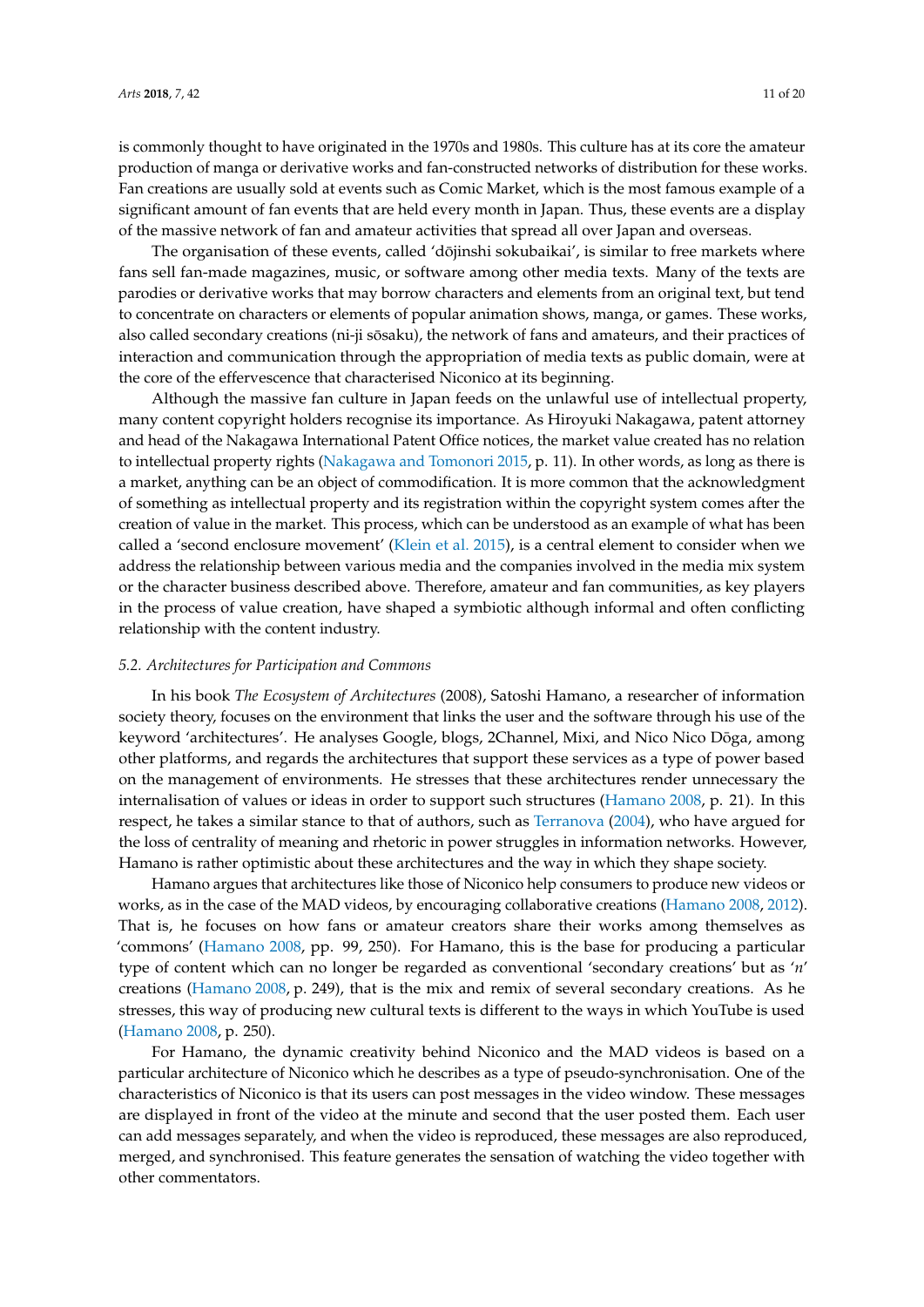As Hamano argues, the illusion of simultaneous viewing allowed by Niconico's architecture is the basis for the creation of evaluation standards for the content posted on the website. These standards are the result of the aggregation of shared subjective judgments on the value of the work made by users, and given that they are determined through viewer consensus, they have a degree of objectivity. This sort of objectivity becomes the basis for quality standards that further encourage creativity and participation. Moreover, the evaluation standards depend on the community of users and it is limited to them, and for that reason Hamano refers to them as 'bounded objectivity' [\(Hamano](#page-16-9) [2008,](#page-16-9) p. 257). Based on this feature, Hamano stresses in a later work that by building this type of architecture the aim of Niconico is to offer a shared experience, or to give users the 'service of 'experiencing' the video'

# [\(Hamano](#page-16-10) [2012,](#page-16-10) p. 489).

Drawing on Walter Benjamin's famous thesis on the mechanical reproduction of artworks, Hamano calls this feature a reproduction not of the work, but of the here and now [\(Hamano](#page-16-10) [2012\)](#page-16-10). This feature is what lies for him at the base of the '*n*' creations that animate the popularity of Niconico, and serves to differentiate it from YouTube. In other words, he is emphasising the role of an environment which has at its base not the production and reproduction of works or media texts, but rather the production and reproduction of a social experience. The presence of a community and media texts that are regarded as commons is essential to setting up a media environment that allows this production of social experience and the productivity that emerges from this base. Examples of this productivity begin with activities, such as adding commentary or adorning the videos with text, a feature also stressed by [Steinberg](#page-18-6) [\(2017\)](#page-18-6) as a way to transform the content. Further activities, such as adding illustrations or animation to a song uploaded by a different user, or borrowing elements from a video to produce a different one, are at the base of the extraordinary productivity of the genre of amateur electronic music, Vocaloid, and the popularity of the virtual singer, Hatsune Miku, from around 2007 to 2014, whose songs were mostly produced as UGC by communities gathered on Niconico.

Likewise, Masahiro Hamasaki [\(Hamasaki](#page-17-17) [2011;](#page-17-17) [Hamasaki et al.](#page-17-18) [2008\)](#page-17-18), senior researcher at the Information Technology Research Institute at the National Institute of Advanced Industrial Science and Technology (AIST), has focused on the particularities of the networks that shape the content of websites like Niconico. He focuses on the high productivity in the production of '*n*' creations, in particular on the kind of collaboration that, in contrast to other types of media production, lacks formal labour organisation and a clear goal. This sort of spontaneous collaboration characterises the production of new media texts on the Niconico platform. Hamasaki emphasises the important role played by informal structures in collaboration, and the way in which fan cultures generate or develop new resources that a profit-making structure or rational production system cannot afford.<sup>14</sup>

The perspectives of Hamano and Hamasaki are strongly linked to the concept of 'collective intelligence' (Lé[vy](#page-18-2) [2013\)](#page-18-2) and have as their base the role of knowledge and, in this case, media texts or content as shared resources within a specific community with clear boundaries. Their accounts of the textual productivity behind MAD videos or fan works and the popularity of the architectures that enable such productivity delineate some of the more important elements as the presence of a community and the understanding of works, texts, or content as a type of commons.

#### *5.3. Commodification and Platforms*

Participation in fan or amateur networks may be a non-profit activity. However, CGM, like Niconico, are also profit-making structures. When authors such as [Fuchs](#page-16-5) [\(2009\)](#page-16-5) speak of the commodification of audiences or Terranova of free labour [\(Terranova](#page-18-5) [2000,](#page-18-5) [2004\)](#page-19-1), they are referring in

<sup>&</sup>lt;sup>14</sup> Semi-structured interview conducted by the author with Hamasaki Masahiro on 15 December 2014. One session, 96 min. The interview was conducted in Japanese and recorded at the Information Technology Research Institute, AIST Tsukuba, Japan.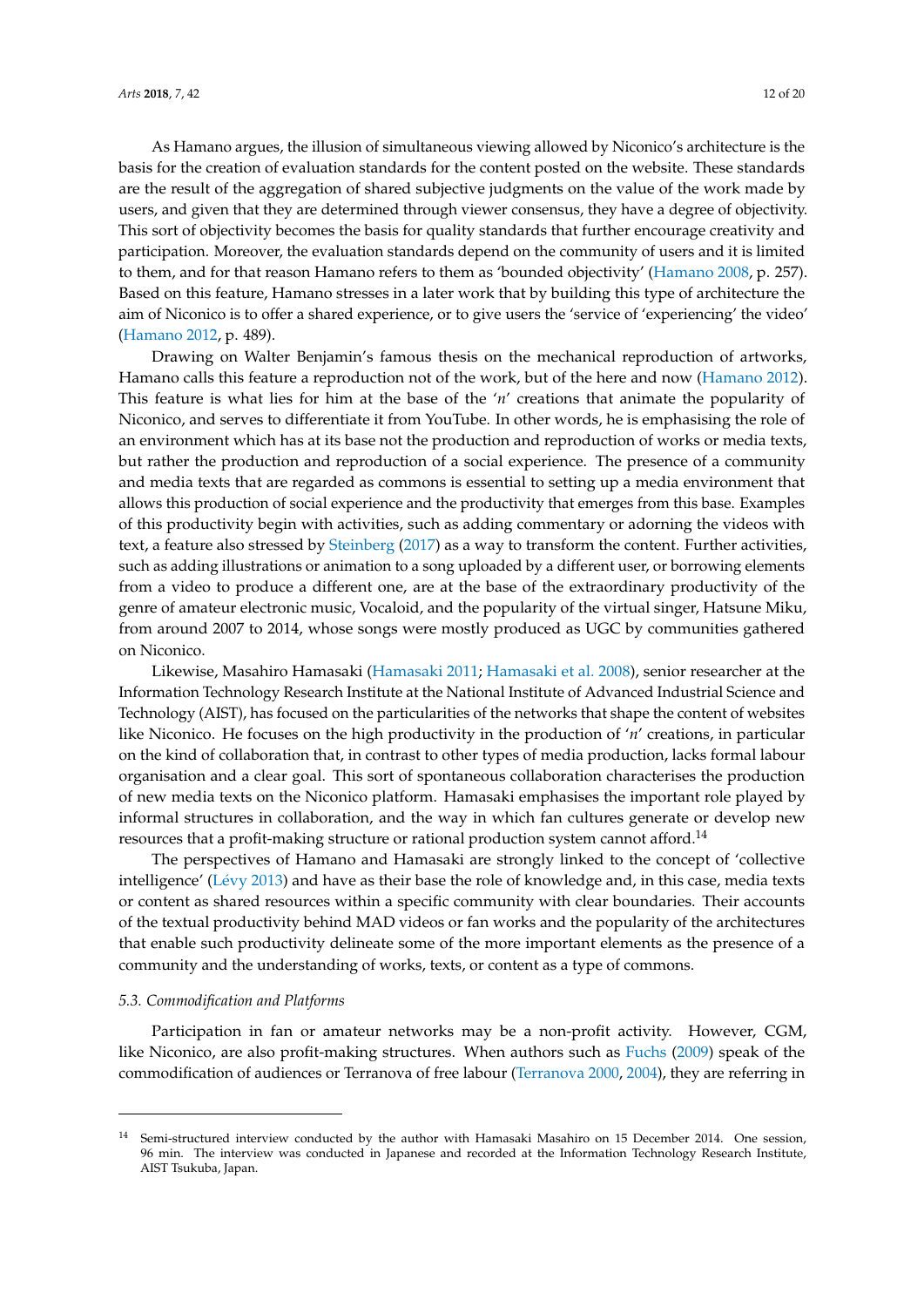essence to the same phenomenon: the integration of social interaction into a profit-making environment. Likewise, despite the rising popularity of Web 2.0 and digital media which in Japan is closely linked to the proliferation of UGC, IT-related industries, and the Creative Commons organisation, not everybody is so enthusiastic about the participatory amateur culture.

The animation and manga producer Susumu Sakurai regards amateur culture as a culture that 'has grown too much'.<sup>15</sup> Sakurai is CEO of Creators Producer Units Go Inc., a small production company founded in 1996. In his view, slogans like that of the third annual Niconico Chōkaigi festival—'everyone is a protagonist'—are misleading. He argues that such a slogan aims to make attendees believe that they are protagonists because they can participate or express themselves, when in fact they are only allowed to participate if they pay for the service or the entrance fee, as in the case of the Niconico Chōkaigi festival. Similarly, participatory culture and CGM seem to blur the line between amateur and professional creators, but as Sakurai states, amateur participation in the industry only worsens the labour conditions for creative workers and content production companies.

While people directly involved in content production make a clear distinction between creators and audiences, new digital media like Niconico popularises participation in media production and blends the figure of the creator with that of the audience to generate the figure of the user. Increasingly, the user and the content remain as two poles that give dynamism to a system where content is less fixed and social experience is more closely tied to media production.

The role of the kinds of digital media commonly described as platforms arguably goes beyond the role of mere communication intermediaries (which provide channels and means for mediated communication). Platforms provide multiple delivery channels for media content and play a central role in the creation of media synergy. The interaction between several media that synergy strategies aim to create is only made possible by capturing users' attention and making them build connections between the different platforms in which the content is distributed. As Hamano has shown in the case of Niconico, the relevance of the content for the user is closely tied to the social dynamics of appreciation enabled by the website's architecture. This feature makes digital media platforms an essential element for building and shaping users' shared experience, becoming active agents, rather than neutral carriers, at the core of the communication process.

The term platform, applied to digital media, usually conveys the image of open structures that support the activities of users. However, as Gillespie points out, this word misrepresents the influence that digital media exerts in deliberately 'shaping the contours of public discourse online' [\(Gillespie](#page-16-2) [2010,](#page-16-2) p. 358). For Gillespie, media like YouTube uses the term platform to simultaneously address consumers, advertisers, and content owners, eluding the contradictions arising from the frictions between these three different audiences and the liability the platform providers may have for any possible copyright infringement. Sakurai's discussion about participatory culture conveys these frictions, which are related to the simultaneous approach to content as commons for enabling participation and property for obtaining monetary profit.

In any case, as mediators between users, platforms are not as open and neutral as they seem and shape the 'practical, technical, economic, and legal' [\(Gillespie](#page-16-2) [2010\)](#page-16-2) conditions behind the production and management of content. Increasing attention on CGM exists alongside concerns about intellectual property protection, but in the case of industries focused on both media platforms and the management of licenses, we can also find a different approach to the concept of property and media content that is changing the practices that until now have characterised the production, management, and monetarisation of content for industries like Japanese animation. Within this context, it is not surprising that content copyright holders or industries focused on the professional production of content collide with platform industries focused on the creation, management, and commodification

<sup>15</sup> Semi-structured interview conducted by the author with Sakurai Susumu on 28 April 2014. One session, 111 min. The interview was conducted in Japanese and recorded at 1107Production Company, Ōkubo office, Shinjuku Ward, Tokyo, Japan.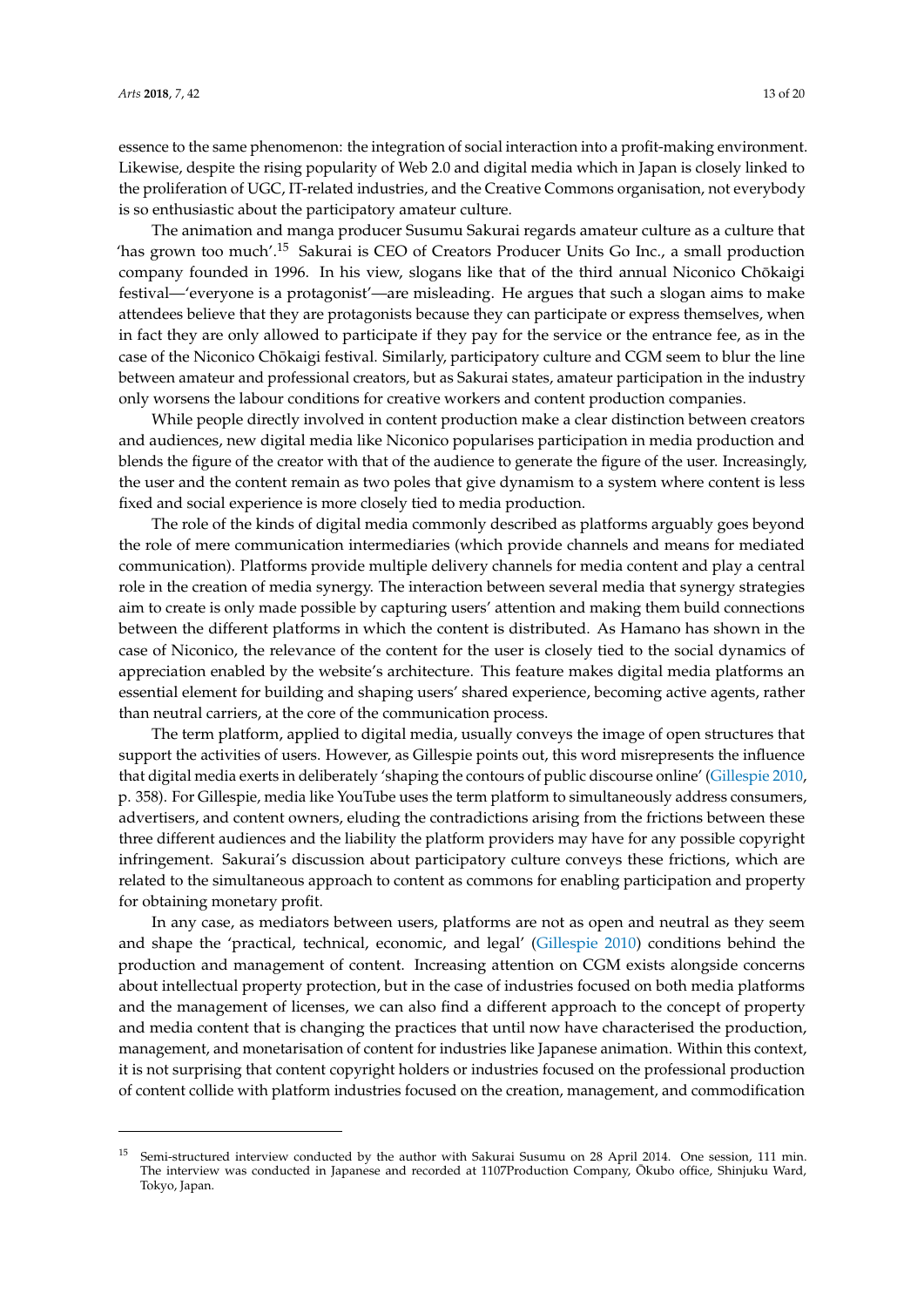of environments for participation which have an important base of 'amateur' content, as in the case of Niconico. However, from the perspective of platform providers, the appeal of a system based on a coalition of both systems and the creation of an 'integrated store' that unifies all in a single environment, as Tsuguhiko Kadokawa stressed, is clear.

## **6. Between Content and Users: Kadokawa's Management of Fictional Worlds and Media Platforms**

Tsuguhiko Kadokawa defines a platform as 'a concept of the cloud age in which persons, things, and money overwhelmingly come together' [\(Kadokawa](#page-17-8) [2013,](#page-17-8) p. 37). Kadokawa argues that the power of cloud services, such as Apple's iCloud, is focused on user experience of the 'total value' [\(Kadokawa](#page-17-8) [2013,](#page-17-8) p. 20) generated by the organic combination of several reproduction environments designed for the cloud where all the content can be concentrated and stored. Furthermore, the organic aggregation of platforms and content into an environment in which companies such as Amazon, Apple, and Google are pioneers neutralises property rights and subordinates the role of content copyright holders to the owners of the integrated stores and channels of distribution. Kadokawa criticises the 'monopoly of the platform' built by these companies but at the same time he admires it [\(Kadokawa](#page-17-9) [2010,](#page-17-9) [2017\)](#page-17-10). In a quote from Jōichi Itō (director of the MIT media lab), states that those with control of the brand, the network, the ecosystem, and the platform—as opposed to control over content—are on 'the winning side' [\(Kadokawa](#page-17-8) [2013,](#page-17-8) p. 51).

The system pursued by the Kadokawa Dwango Corporation can therefore be described as an environment composed of users and content in which the management of content, rather than its production, is fundamental. As the *Company Research and Analysis Report* issued by FISCO Ltd. summarises, the Kadokawa Dwango Corporation's strength is in its wide services network, supported by the management and development of intellectual property into various media and services. Among them, Niconico's web service focuses on user-generated content and the communities that have this content as their core [\(Sato](#page-18-20) [2017\)](#page-18-20). As a publisher, the Kadokawa Dwango Corporation releases around 5000 new stock keeping units per year, including already running magazines and manga titles, as well as the commercialisation of user-generated content—mostly novels—which are the original works at the core of the media mix process [\(KDC](#page-17-19) [Kadokawa Dowango Corporation\)](#page-17-19). In the case of animation, the Kadokawa Corporation's website lists 169 titles, dated from 2010 to 2018, as part of its 'intellectual property strategy' [\(KC](#page-17-20) [Kadokawa Corporation\)](#page-17-20). The publication by Kadokawa of three novels and two manga titles in relation to Shinkai Makoto's 2016 megahit animation film *Your Name* is one recent example of this system that holds the management of content at its core. Kadokawa was one of the companies that participated in the film's production committee and managed the adaptation and realisation of the film in different media.

Furthermore, this environment depends on the integration of two systems capable of generating content and value. One is the system widely used by the horizontally fragmented Japanese animation industry, a system focused on the production of fictional worlds and its management as intellectual property. The other is the informal system of amateur and fan creativity that developed parallel to the industry, a system in which productivity has been fostered by the architectures of participation as seen in the case of Niconico. I regard these two forms of integrations as an attempt for the double integration of several fictional worlds and the integration of several platforms into a single closed environment.

The most recent stages of development of this environment can briefly be approached through the history of Kadokawa and Dwango after the two companies initiated a comprehensive business tie-up in October 2010. The former Kadokawa Group Holdings also advanced its internet platform construction with the start of its digital books store,  $\text{BOOK}^{\times}$ WALKER, two months later, in December 2010. In May 2011, both companies also initiated an alliance with capital involvement, and six months later, in November 2011, BOOK $\mathbb{X}$ WALKER and Niconico Dōga launched 'Niconico A comic service'. In March 2013, the joint advertising venture 'Smile Edge Co., Ltd.' was established, and in July of the same year, a business alliance between Nippon Telegraph and Telephone Corp (NTT) and Dwango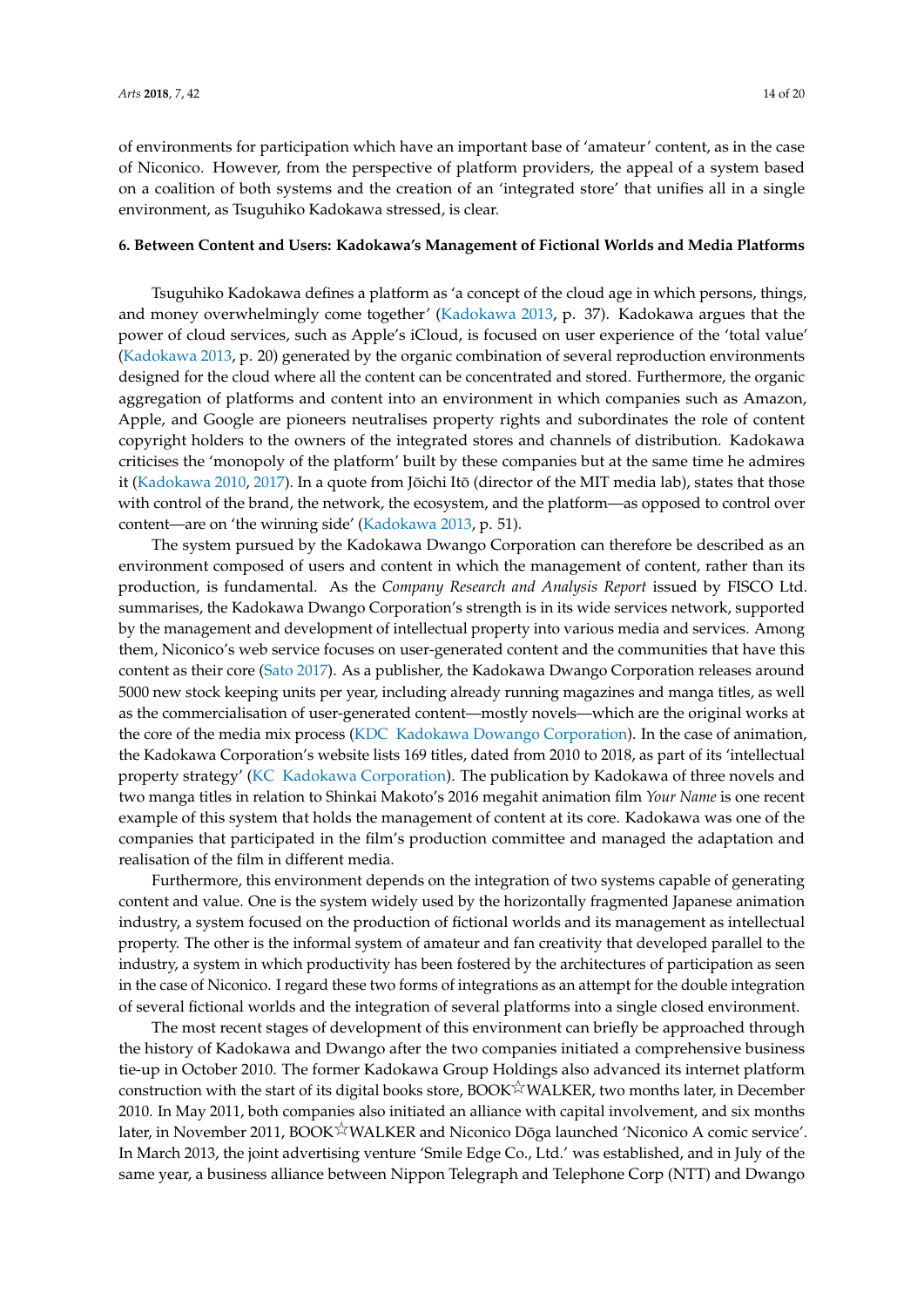was celebrated. After the merger of Kadokawa and Dwango in May 2014, all Dwango and Kadokawa subsidiary companies came to comprise a group of 42 subsidiaries. The group is focused on the web services provided by Niconico, and the publishing business of magazines and books carried out by Kadokawa. These business include the IP management of books and video, as well as videogames and live events, among other business [\(Sato](#page-18-20) [2017\)](#page-18-20).

#### *6.1. Management of Integrated Fictional Worlds*

This form of integration is part of what Steinberg and Otsuka have regarded as a particular development of the media mix system led by Tsuguhiko Kadokawa since the 1980s. As consumer attachment to content enables media synergy, fictional worlds are the engine that drives engagement and participation within Kadokawa's media mix. Moreover, the further integration and management of fictional worlds within Kadokawa's system gives fictional worlds a similar role to that of the cathedrals of consumption described by [Ritzer](#page-18-21) [\(2005\)](#page-18-21)—a means of consumption where fantasies are crucial in luring the consumer. These cathedrals are characterised by the focus not on the commodity for sale or the consumer but on the setting. In the case of Kadokawa's integrated fictional worlds, rather than the commodified users of the platforms or the content, the central element is the setting that exists between users and content. Generating and administering this setting is the main focus of the media mix developed by Tsuguhiko Kadokawa.

As Ōtsuka has repeatedly argued (Ōtsuka [2001,](#page-18-22) [2004,](#page-18-23) [2014\)](#page-18-24), the logic that brings together many different media forms in the consumption of one particular work is backed by the presence of a fictional narrative world, or a fragment of that world, such as a fictional character. From Otsuka's perspective, it is the narrative backdrop that is consumed and prompts further consumption. He calls this drive 'narrative consumption' [\(Otsuka](#page-18-22)  $2001$ ) and argues that it was a common notion among advertising companies like Dentsu Inc. in the 1980s [\(Otsuka](#page-18-23) [2004\)](#page-18-23). Likewise, it was also a core element in the logic of the content developed by the Kadokawa Corporation during the same period.

'Narrative consumption' also provides the basis for creating many secondary or derivative works based on a particular fictional world. As Otsuka stresses, this system lacks a hierarchical structure ¯ where a single work stands as an 'original'. Therefore, it also erases the figure of the author, which is conventionally the basis for ownership, as well as the author's rights or the copyright system. Although this 'narrative consumption' system draws resources from the narrative worlds, which can be regarded as commons or in the public domain [\(Otsuka](#page-18-24) [2014\)](#page-18-24), it also needs to have copyright management in order to commercialise the content generated. Therefore, for Otsuka, this system simulates the existence of an original work and an author. As he emphasises analysing Kadokawa's business scheme, even in the case of the Haruhi Suzumiya series, when an original novel is adapted into various media and the media mix is created, it loses its place as an original. In this case, the fictional character becomes the axis of a system for generating variations that are developed and commercialised in different media platforms (Ōtsuka [2014\)](#page-18-24). The Haruhi Suzumiya series was originally published as a novel by Kadokawa Shoten in 2003, followed by the manga serialisation in 2004, also by Kadokawa Shoten. The TV animation version (season 1 in 2006 and season 2 in 2009) was produced by Kyoto Animation with the participation of Kadokawa Shoten and Kadokawa Pictures.

Here, it is crucial to identify how the media mix system implies not only the creation of content or the use of content in different media. It also signifies the integration of such media in an environment or system. This environment will prompt active consumption in a way that is, in principle, beneficial for the industry. From this perspective, a focus on narrative, such as in the case of Otsuka, may be also considered part of this integrative environment, as it links any creative work or activity to a particular fictional universe. Steinberg has focused on this feature and stresses how the media mix is not merely the re-use of content in several media, but rather is the creation and management of content that intersects throughout several media platforms, expanding and generating new content as a model of the media mix [\(Steinberg](#page-18-7) [2012,](#page-18-7) [2015\)](#page-18-8).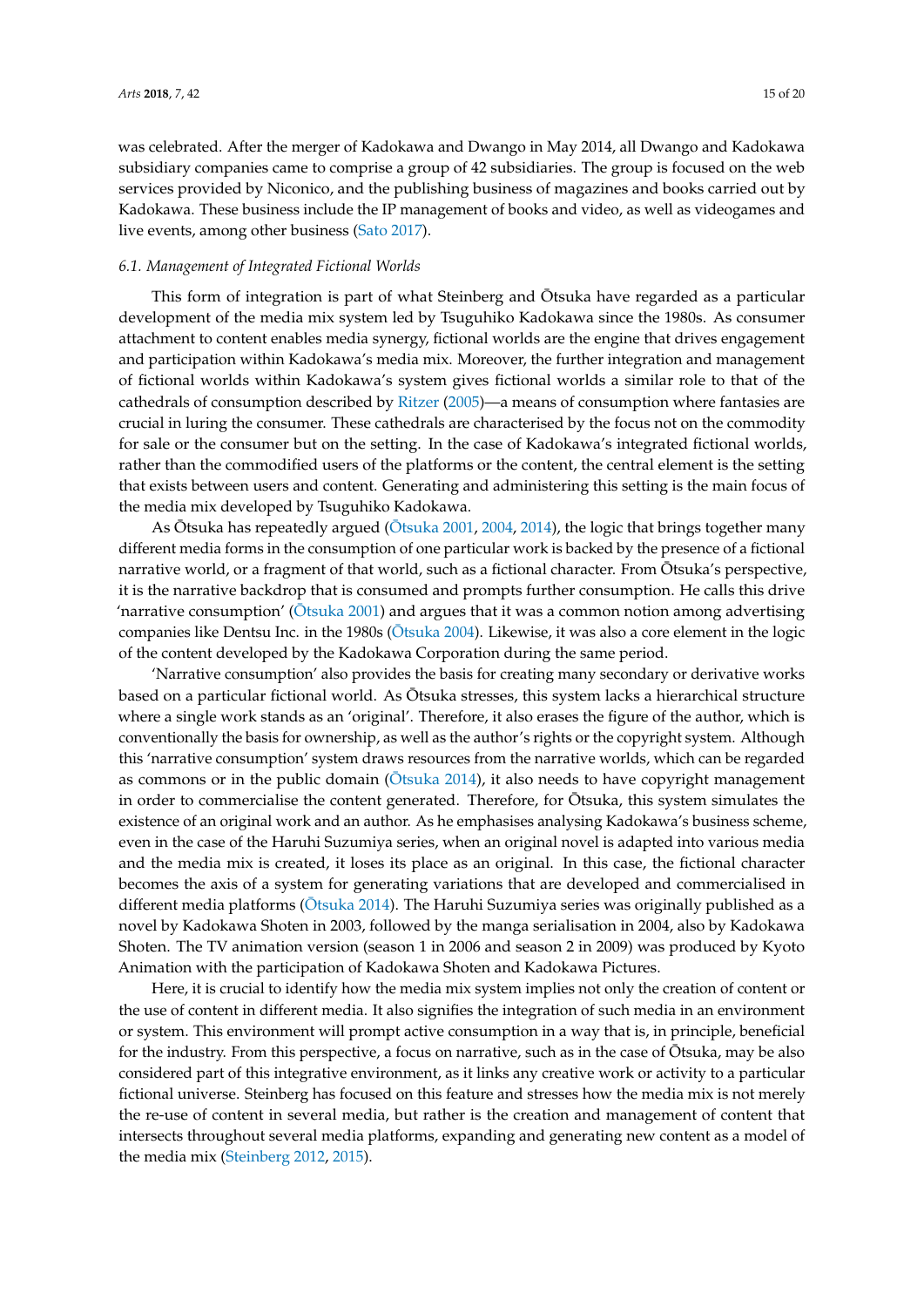### *6.2. Management of Integrated Platforms*

The October 2014 merger of Kadokawa with Dwango, the company that manages Niconico through its subsidiary Niwango, has been regarded as the integration of several platforms for content management into a single system—the Kadokawa-Dwango ecosystem. As Otsuka points out ¯ [\(Otsuka](#page-18-24) [2014\)](#page-18-24), Kadokawa represents the management of professional content, while Dwango had a similar function in the amateur-produced content scene. None of these companies are focused on the production of content, but rather on the construction of an infrastructure. From this perspective, the merging of the Kadokawa and Dwango platforms or infrastructures has meant that free or spontaneous amateur practices are subsumed into a one-sided, closed system.

The media mix system, a widespread commercial practice for developing content across several media platforms, can be regarded as a form of platform integration. It is built on the base of the proliferation of several narrative worlds and fictional characters on different media platforms, and is closely related to the animation industry and its horizontally disseminated shape, as well as to its precarious financial position. Moreover, as in the case of narrative worlds where the central element is not the content or the user but the setting between them, the central element is, in this case, not in any of the platforms, but in the environment generated by the interplay of all of them. The role of Kadokawa as a provider of infrastructure, in contrast to the role of anime production companies, reflects this feature.

The decentralised structure of the content industry, namely the industries related to animation, manga, and videogames, is the primary environment wherein media mix practices have been developed. This decentralisation developed from the specific needs of the television animation industry and has provided a way to cope with the production risks inherent to the nature of content and cultural industries. The role of fictional worlds in the integration of several platforms, alongside the management of the interplay between platforms and the activities carried out by their users in a profit-making structure, is a distinctive feature of the business model of the Kadokawa Dwango Corporation. As such, the Kadokawa Dwango Corporation draws on the particular media ecology shaped by the Japanese anime industry and networks of participation.

#### **7. Conclusions: Monetising Values and Environments for Content Management**

In this paper, I have shown how the business model pursued by the coalition between Kadokawa and Dwango has at its base the industrial practices and structure that characterises the Japanese animation industry and the network of fan and amateur culture upon which Niconico built its platform for participation. Although closely linked in practice, the business model behind the character licensing business and the media mix model, as developed by Kadokawa under the direction of Tsuguhiko Kadokawa and now under the lead of Nobuo Kawakami, represents two different stances toward the creation of value and the management of content. The tacit acceptance of the creation of derivative works by fans that has characterised the stance of the animation industry and content copyright holders toward amateur markets like Comic Market has generated a grey area of informal practices that entail overlooking copyright infringement. This grey area and the impossibility of its formalisation within a legal framework is a signal of the differences that usually keep both stances concerning the use of content divided. As such, we can regard the practices of the Kadokawa Dwango Corporation as an attempt to formalise and commodify the environment that has linked these two models in practice.

The animation industry is based on a model that seeks to protect the content regarded as intellectual property and depends on its commercialisation, generating revenue mostly from a secondary market spread throughout an extensive horizontal network composed of various media, services, and merchandise. However, as we saw, this system has failed to ensure good conditions for small anime production companies. On the other hand, the model represented by Niconico and the Dwango Corporation has at its base not the content but the commodification of social activity generated within its platforms. Yet, the role of content is still fundamental to this system—not as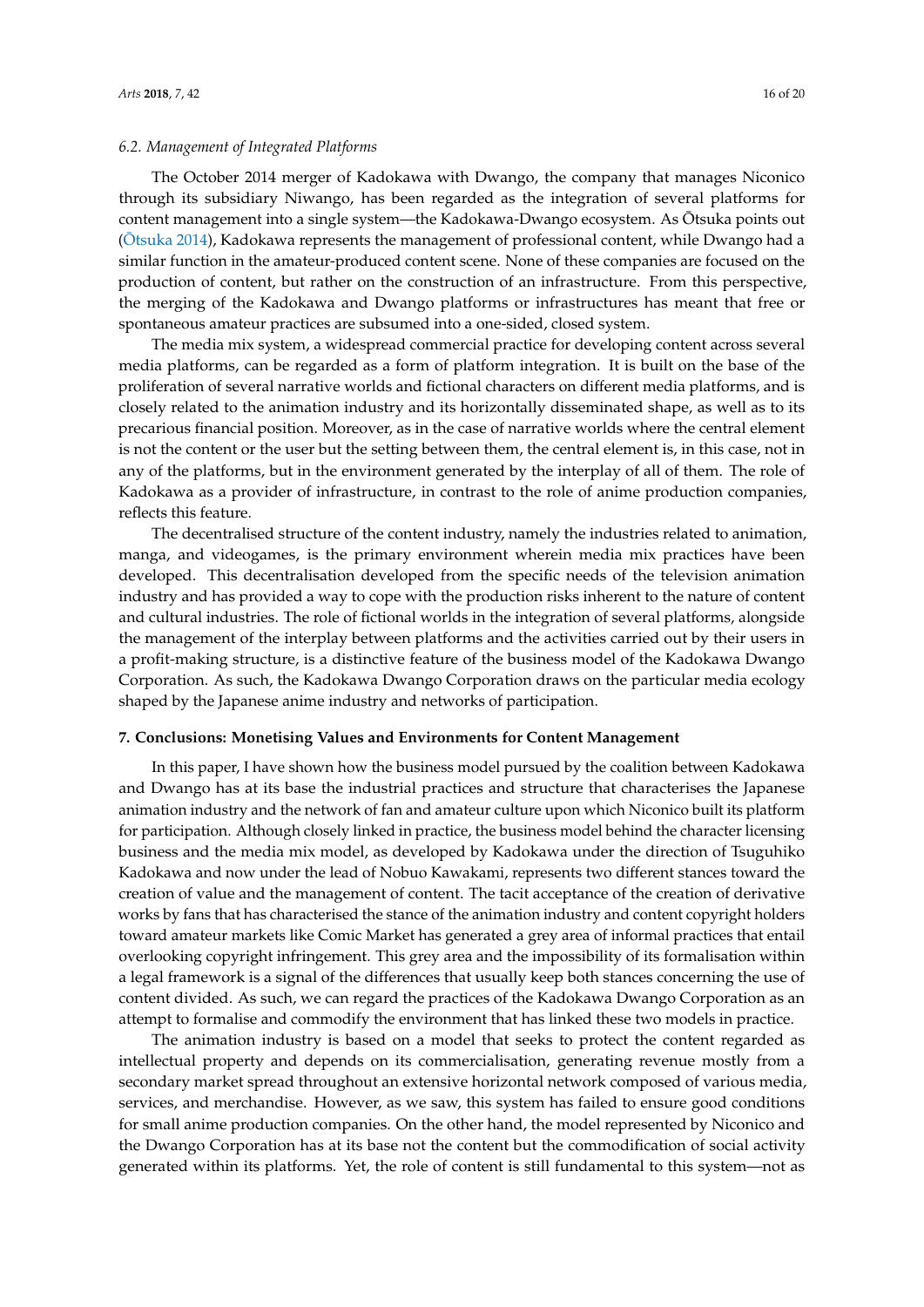intellectual property but as the cultural resource in which the social activities unfold—hence content takes the form of commons in this system.

As both are business models based on the production of monetary profit, in both cases the management of intellectual property is an essential element. The difference is, therefore, in the object of management and commodification, for the animation industry the object is the content itself and for the platforms, it is the audience or the 'participative masses'. As in the case of the media mix and the character business model, the stress is not only on the joint effect of the use of content in several media platforms, the use of content in advertising for selling goods or services, or the use of the same resource for the secondary market, but also on the central task of creating value, as in the case of the networks of participation enabled by the Niconico architecture.

The 'two-sided' position represented by Kadokawa Dwango in the current debate on Internet regulation describes its nature as an environment for the management of content in which the commercial practices of the industries related to animation production and the practices of fans merge. Particularly from 2016 until now, a fierce rivalry among digital platforms has increasing been pushed by transnational trends. Legal internet platforms, such as Netflix, and unlawful platforms, such as Anitube, are transforming the Japanese animation industry and putting the legal provisions concerning the management and protection of intellectual property under pressure. It remains to be seen if the Kadokawa Dwango environment is able to survive as a two-sided platform within the changing domestic and transnational conditions.

**Funding:** This research received no external funding.

**Conflicts of Interest:** The author declares no conflict of interest.

### **References**

- <span id="page-16-0"></span>AJA (Association of Japanese Animation). 2017a. *Anime Sangyō Repoto 2017 (Anime Industry Report 2017)*. Tokyo: Ippan Shadanhōjin Nihon Dōga Kyōkai.
- <span id="page-16-1"></span>AJA (Association of Japanese Animation). 2017b. *Anime Industry Report 2017*. Tokyo: The Association of Japanese Animation, Available online: <http://aja.gr.jp/english/japan-anime-data> (accessed on 27 April 2018).
- <span id="page-16-4"></span>Andrejevic, Mark. 2009. Exploiting YouTube: Contradictions of User-Generated Labor. In *The YouTube Reader*. Edited by Pelle Snickars and Patrick Vonderau. Stockholm: National Library of Sweden, pp. 406–23.
- <span id="page-16-8"></span>Aoki, Masaru. 2006. Nihon anime sangyō no genjō to kadai (The Present Condition and Subjects of Japanese Animation Industry). *Kankyō to Keiei* 12: 29-42.
- <span id="page-16-6"></span>Arai, Hisamitsu. 2005. Intellectual property strategy in Japan. *International Journal of Intellectual Property-Law, Economy and Management* 1: 5–12. [\[CrossRef\]](http://dx.doi.org/10.2321/ijip.1.5)
- <span id="page-16-7"></span>Asō, Taro. 2009. Asō naikakusōri daijin kōen 'aratana seichō ni mukete' (Towards New Growth. Taro Asō Prime Minister talk). *Shuso Kantei ¯* . Available online: [http://www.kantei.go.jp/jp/asospeech/2009/04/09speech.](http://www.kantei.go.jp/jp/asospeech/2009/04/09speech.html) [html](http://www.kantei.go.jp/jp/asospeech/2009/04/09speech.html) (accessed on 27 April 2018).
- <span id="page-16-3"></span>Delwiche, Aaron, and Jennifer J. Henderson, eds. 2013. *The Participatory Cultures Handbook*. New York and London: Routledge.
- <span id="page-16-5"></span>Fuchs, Christian. 2009. Information and Communication Technologies and Society a Contribution to the Critique of the Political Economy of the internet. *European Journal of Communication* 24: 69–87. [\[CrossRef\]](http://dx.doi.org/10.1177/0267323108098947)
- <span id="page-16-9"></span><span id="page-16-2"></span>Gillespie, Tarleton. 2010. The politics of 'platforms'. *New Media & Society* 12: 347–64.
- Hamano, Satoshi. 2008. Akitekucha no Seitaikei: Jōhō Kankyō wa Ikani Sekkei Saretekita ka (The Ecosystem of the *Architectures)*. Tokyo: NTT Shuppan.
- <span id="page-16-10"></span>Hamano, Satoshi. 2012. CGM no genzai to mirai: Hatsunemiku, nikoniko dōga, piapuro no kiri hiraita sekai: Nikoniko dōga wa ikanaru tende tokuina no ka: 'Giji dōki' 'N ji-sōsaku' 'Fluxonomy (furakusonomī)' (CGM of the present and the future: Hatsune Miku, Nico Nico Dōga, the world that was opened up by Piapro: Is it Nico Nico Dōga specific in any way?: 'Pseudo-sync' 'N-order creation', 'Fluxonomy'). *Johoshori* 53: 489–94.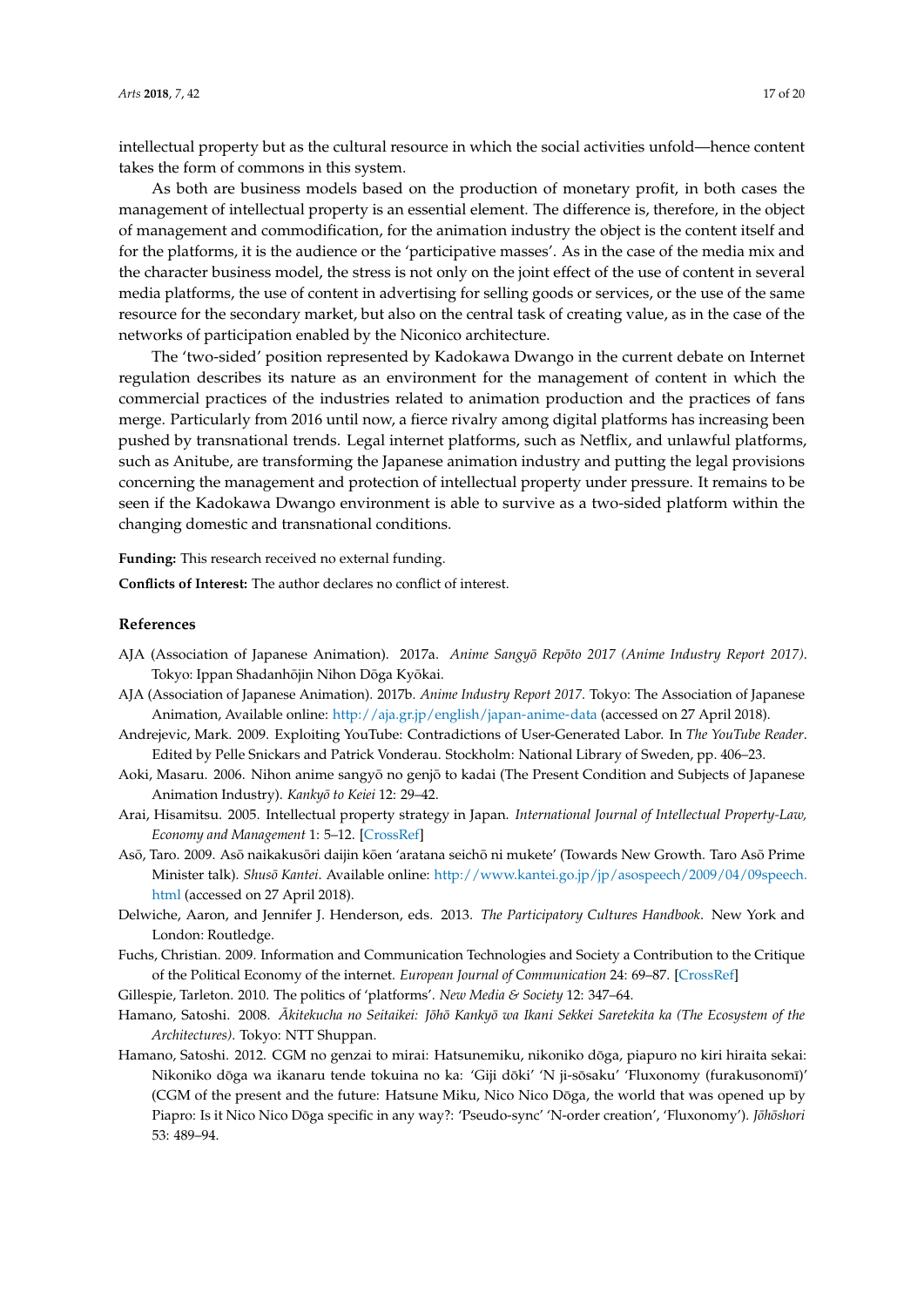- <span id="page-17-17"></span>Hamasaki, Masahiro. 2011. Shūgō chi o tsukuru ba no dezain: Riron-teki saikentō to onrain komyu ni ti no jirei bunseki kara (A Design for the Emergent 'Wisdom of Crowds': Theoretical Considerations and Analysis of the Online Communities). *Japanese Society for the Sciences of Design, Special Issue* 68: 14–21.
- <span id="page-17-18"></span>Hamasaki, Masahiro, Hideaki Takeda, and Takuichi Nishimura. 2008. Network Analysis of Massively Collaborative Creation of Multimedia Contents: Case Study of Hatsune Miku Videos on Nico Nico Douga. Paper presented at the 1st International Conference on Designing Interactive User Experiences for TV and Video (uxTV'08), Silicon Valley, CA, USA, October 22–24.
- <span id="page-17-3"></span>Hernández, Hernández Álvaro David. 2016. Activities and Participation in the Aesthetic-Rhetoric Field of the Japanese 'Subculture'; Focusing on the Interinstitutional System of the Japanese Animation Contents Industry, the Dojin Culture, the Cosplay Practices and the Vocaloid Scene. Ph.D. dissertation, Kobe University, Kobe, Japan.
- <span id="page-17-7"></span>Hiragi, Yasuo, Nobuhiro Kamezaki, Misaki Sasaki, Misa Nagata, Fukunaga Masaya, Maehara Kumi, Makiyama Yoshimichi, Yuguchi Bunmaru, Watanabe Takuya, Takeshi Watanabe, and et al. 2014. 'Komike' to chosakuken ('Comic Market' and copyright). *Japan Patent Attorney Association* 67: 37–46.
- <span id="page-17-14"></span>HUMANMEDIA Inc. 2011. *Nihon to Sekai no Kontentsu Ichiba Dētabēsu* (Database of Content Markets in Japan and the *World)*. Tokyo: HUMANMEDIA Inc.
- <span id="page-17-2"></span>Iijima, Jun. 2017. Sosharumedia ni okeru kokunai chosakken kanri no hensen—21 seiki no ongaku bunka o meguru ¯ dōkō o tayori ni—(The Current Condition and Perspectives of Contemporary Music Culture: Beyond the Transition of Domestic Copyright Management on Social Media). *Study on Development of Teaching* 10: 59–67.
- <span id="page-17-0"></span>IPSH (Intellectual Property Strategy Headquarters). 2018. Intānetto-jō no Kaizokuban Saito ni Taisuru Kinkyū Taisaku (Emergency Measures against Pirate Internet Sites). Intellectual Property Strategy Headquarters. Available online: <https://www.kantei.go.jp/jp/singi/titeki2/kettei/honpen.pdf> (accessed on 27 April 2018).
- <span id="page-17-12"></span>Ishizaka, Etsuo. 2005. Nihon no Animeshon Sangyō (Animation Industry in Japan). *Shakai Shirin* 51: 117–37.
- <span id="page-17-5"></span>Jenkins, Henry. 2006a. *Convergence Culture: Where Old and New Media Collide*. New York and London: NYU Press.
- <span id="page-17-6"></span>Jenkins, Henry. 2006b. *Fans, Bloggers, and Gamers: Exploring Participatory Culture*. New York and London: NYU Press.
- <span id="page-17-9"></span>Kadokawa, Tsuguhiko. 2010. *Kuraudo Jidai to 'Kūru Kakumei' (The Age of the Cloud and the 'Cool Revolution')*. Tokyo: Kadokawa Gakugei Shuppan.
- <span id="page-17-8"></span>Kadokawa, Tsuguhiko. 2013. *Gūguru, Appuru ni Makenai Chosakukenhō (A Copyright Law That Is Not Defeated by Google and Apple)*. Tokyo: Kadokawa EPUB Sensho.
- <span id="page-17-10"></span>Kadokawa, Tsuguhiko. 2017. *Yakushin Suru Kontentsu, Totasareru Media: Media Dai Saihen (Content That Leap ¯ Forward and Media That Is Selected: The Great Reorganization of Media)*. Tokyo: Kadokawa Shoten.
- <span id="page-17-11"></span>Kanzawa, Takanobu. 2007. Ni kyoku-ka suru kyarakutā shōhi: Manga anime sangyō kara mita kyarakutā shōhi no kōsatsu (Bipolarization of character consumption: Study of consumers' action seen from Manga and Anime industry). *Artes: Bulletin of Takarazuka University of Art and Design* 20: 159–70.
- <span id="page-17-15"></span>Kawakami, Nobuo. 2014. Nikoniko Dōga to Hatsune Miku ga okoshita kurieishon no henkaku (The Transformation of creation caused by Niconico Dōga and Hatsune Miku. Interview and edit by Barbora. *Bijutsu Techō* 65: 60-67.
- <span id="page-17-1"></span>Kawakami, Nobuo. 2018. Burokkingu ni Tsuite (Regarding the Blocking). *Kawakami Nobuo's Official Blog*. April 24. Available online: <http://ch.nicovideo.jp/kawango/blomaga> (accessed on 27 April 2018).
- <span id="page-17-20"></span>KC (Kadokawa Corporation). 2018. Kadokawa IP Senryaku Kyoku, Taitoru Shokai, Anime Sakuhin (Kadokawa ¯ IP Strategy Office, List of Titles, Animated Works). Kadokawa Corporation. Available online: [http://license.](http://license.kadokawa.co.jp/title.html) [kadokawa.co.jp/title.html](http://license.kadokawa.co.jp/title.html) (accessed on 4 August 2018).
- <span id="page-17-19"></span>KDC (Kadokawa Dowango Corporation). 2018. Kadokawa Kabushikigaisha Kaisha Annai 2018 (Kadokawa Dwango Corporation: Corporate Profile 2018). Kadokawa Dowango Corporation. Available online: [https:](https://info.kadokawadwango.co.jp/ir/library.html) [//info.kadokawadwango.co.jp/ir/library.html](https://info.kadokawadwango.co.jp/ir/library.html) (accessed on 4 August 2018).
- <span id="page-17-4"></span>Kim, Jin. 2012. The Institutionalization of Youtube: From User-Generated Content to Professionally Generated Content. *Media, Culture and Society* 34: 53–67. [\[CrossRef\]](http://dx.doi.org/10.1177/0163443711427199)
- <span id="page-17-16"></span>Klein, Bethany, Giles Moss, and Lee Edwards. 2015. *Understanding Copyright: Intellectual Property in the Digital Age*. London: SAGE.
- <span id="page-17-13"></span>Koito, Masaki. 2014. Kūrujapan senryaku: Kontentsu o meguru seisaku paradaimu shifuto (tokushū chizai paradaimushifuto) (Cool Japan Strategy: Policy Paradigm Shift over the Content (Special Intellectual Property Paradigm Shift). *Intellectual Property Management* 64: 475–86.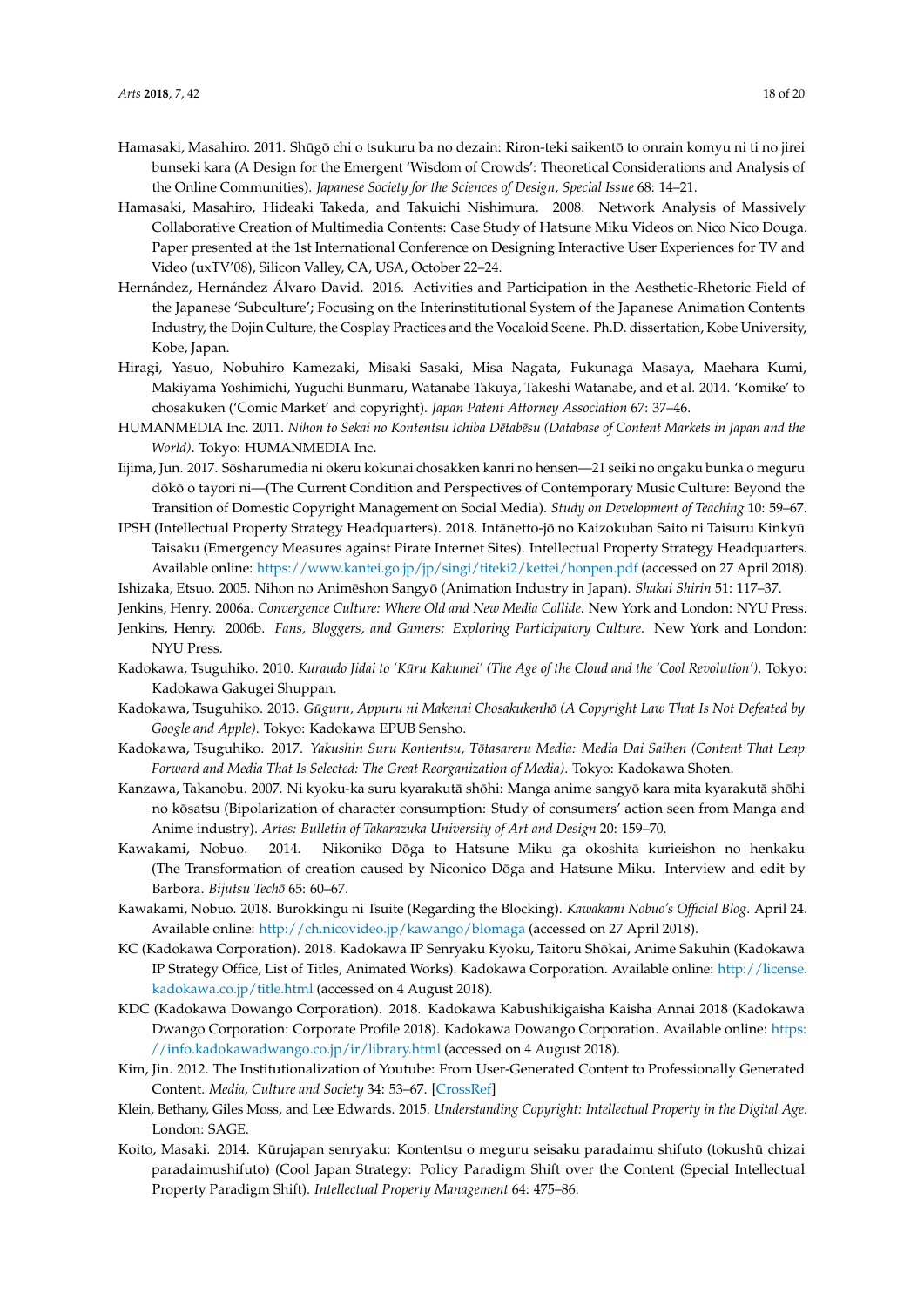- <span id="page-18-0"></span>Kozinets, Robert V., Andrea Hemetsberger, and H. Jensen Schau. 2008. The Wisdom of Consumer Crowds: Collective Innovation in the Age of Networked Marketing. *Journal of Macromarketing* 28: 339–54. [\[CrossRef\]](http://dx.doi.org/10.1177/0276146708325382)
- <span id="page-18-3"></span>Lessig, Laurence. 2004. *Free Culture: How Big Media Uses Technology and the Law to Lock Down Culture and Control Creativity*. New York: The Penguin Press.
- <span id="page-18-4"></span>Lessig, Laurence. 2006. *Code: Version 2.0*. New York: Basic Books.
- <span id="page-18-2"></span>Lévy, Pierre. 2013. The creative conversation of collective intelligence. In *The Participatory Cultures Handbook*. Edited by Aaron Delwiche and Jennifer J. Henderson. New York and London: Routledge, pp. 99–108.
- <span id="page-18-12"></span>METI. 2014. Cool Japan Initiative. Keizaisangōshō. Available online: [http://www.meti.go.jp/policy/mono\\_info\\_](http://www.meti.go.jp/policy/mono_info_service/mono/creative/file/1406CoolJapanInitiative.pdf) [service/mono/creative/file/1406CoolJapanInitiative.pdf](http://www.meti.go.jp/policy/mono_info_service/mono/creative/file/1406CoolJapanInitiative.pdf) (accessed on 27 April 2018).
- <span id="page-18-10"></span>Mihara, Ryōtarō. 2013. Shiron: Kūru Japan to Tsūshō Seisaku (Essay: Cool Japan and Trade Policy). RIETI Discussion Paper Series; Available online: [http://www.rieti.go.jp/jp/publications/summary/](http://www.rieti.go.jp/jp/publications/summary/13070011.html) [13070011.html](http://www.rieti.go.jp/jp/publications/summary/13070011.html) (accessed on 27 April 2018).
- <span id="page-18-11"></span>Mihara, Ryōtarō. 2014. Kūru Japan wa Naze Kirawareru no Ka (Why Is Cool Japan Hated?). Tokyo: Chūō-Kōr!on Shinsha.
- <span id="page-18-19"></span>Nakagawa, Hiroyuki, and Subaru Tomonori. 2015. Nakagawa Hiroyuki × Tomori Subaru. Kontentsu bijinesu to chiteki zaisan (1) (Special Talk with Hiroyuki Nakagawa and Subaru Tomori. Content Business and Intellectual Property (1)). *The Invention* 112: 9–15.
- <span id="page-18-22"></span><span id="page-18-9"></span>Odagiri, Hiroshi. 2010. *Kyarakuta Wa Nanika (What Is Character?) ¯* . Tokyo: Chikuma Shobo. ¯
- Ōtsuka, Eiji. 2001. Teihon Monogatari Shōhi-Ron (Theory of the Consumption of Narratives). Tokyo: Kadokawa-Shoten. First published 1989.
- <span id="page-18-23"></span>Otsuka, Eiji. 2004. ¯ *Monogatari Shometsu-Ron: Kyarakut ¯ a-Ka Suru 'Watashi', Ideorog ¯ ¯ı-Ka Suru 'Monogatari' (Narrative Extinction Theory: The Character of "I", the "Narrative" that Becomes Ideology)*. Tokyo: Kadokawa-Shoten.
- <span id="page-18-24"></span><span id="page-18-21"></span>Ōtsuka, Eiji. 2014. Media Mikkusu-Ka Suru Nihon (Japan Becomes Media Mix). Tokyo: Īsuto Shinsho.

Ritzer, George. 2005. *Enchanting a Disenchanted World: Revolutionizing the Means of Consumption*. Newbury Park: Pine Forge Press.

- <span id="page-18-20"></span>Sato, Yuzuro. 2017. Kigyō Chōsa Repōto: KADOKAWA 2017-6-14 (Company Research and Analysis Report: KADOKAWA 2017-6-14). FISCO Ltd. Available online: [http://www.fisco.co.jp/uploads/](http://www.fisco.co.jp/uploads/kadokawadwango20170614.pdf) [kadokawadwango20170614.pdf](http://www.fisco.co.jp/uploads/kadokawadwango20170614.pdf) (accessed on 4 August 2018).
- <span id="page-18-17"></span>SHD (Studio Hard Deluxe Co., Ltd.). 2011. *Bōkaroido Genshō: Shinseki Kontentsu Sangyō no Mirai Moderu (The Vocaloid Phenomenon: Future Models of the New Century Content Industry*). Tokyo: PHP Kenkyūjo.
- <span id="page-18-18"></span>Shiba, Tomonori. 2014. *Hatsunemiku wa Naze Sekai o Kaeta no Ka? (Why Hatsune Miku Did Changed the World?)*. Tokyo: Otashuppan. ¯
- <span id="page-18-1"></span>Snickars, Pelle, and Patrick Vonderau, eds. 2009. *The YouTube Reader*. Stockholm: National Library of Sweden.
- <span id="page-18-7"></span>Steinberg, Marc. 2012. *Anime's Media Mix: Franchising Toys and Characters in Japan*. Minneapolis: University of Minnesota Press.
- <span id="page-18-8"></span>Steinberg, Marc. 2015. *Naze Nihon ha 'Mediamikkusu' Suru no Ka (Anime's Media Mix: Franchising Toys and Characters in Japan)*. Tokyo: Kadokawa EPUB Sensho.
- <span id="page-18-6"></span>Steinberg, Marc. 2017. Converging Contents and Platforms: Niconico Video and Japan's Media Mix Ecology. In *Asian Video Cultures*. Edited by Joshua Neves and Bhaskar Sakar. Durham and London: Duke University Press, pp. 91–112.
- <span id="page-18-16"></span>Sugiyama, Tomoyuki. 2006. *Kuru Japan Sekai ga Kaita Garu Nihon (Cool Japan: The Japan that the Worlds Wants to ¯ Buy)*. Tokyo: Shodensha. ¯
- <span id="page-18-14"></span>Tanaka, Ema. 2009. Kūru Japan no sangyō kōzō: Seisaku iinkai hōshiki ni yoru mediamikkusu to tayō-sei no heison (Industrial Structure of 'Japan Cool': Co-existence of media mix and diversity of contents by production commission systems in Japan). *The Journal of the Japan Association for Social and Economic System Studies* 30: 45–52.
- <span id="page-18-13"></span>Taniguchi, Isao, and Hajime Asō. 2010. Saishin Anime Gyōkai no Dōkō to Karakuri ga Yo-Ku Wakaru hon (Understanding *the Latest Trends in the Animation Industry and Its Mechanisms)*. Tokyo: Shūwa System.
- <span id="page-18-15"></span>TD (Teikoku Databank, LTD). 2017. Anime Ichiba wa Kakkyō mo, Seisaku Kigyō no Shūeki-Sei Teika (The Animation Market Is Booming, the Profitability of the Production Company Declines). Teikoku Detabanku. Available online: <https://www.tdb.co.jp/report/watching/press/p170803.html> (accessed on 27 April 2018).
- <span id="page-18-5"></span>Terranova, Tiziana. 2000. Free labor: Producing culture for the digital economy. *Social Text* 18: 33–58. [\[CrossRef\]](http://dx.doi.org/10.1215/01642472-18-2_63-33)